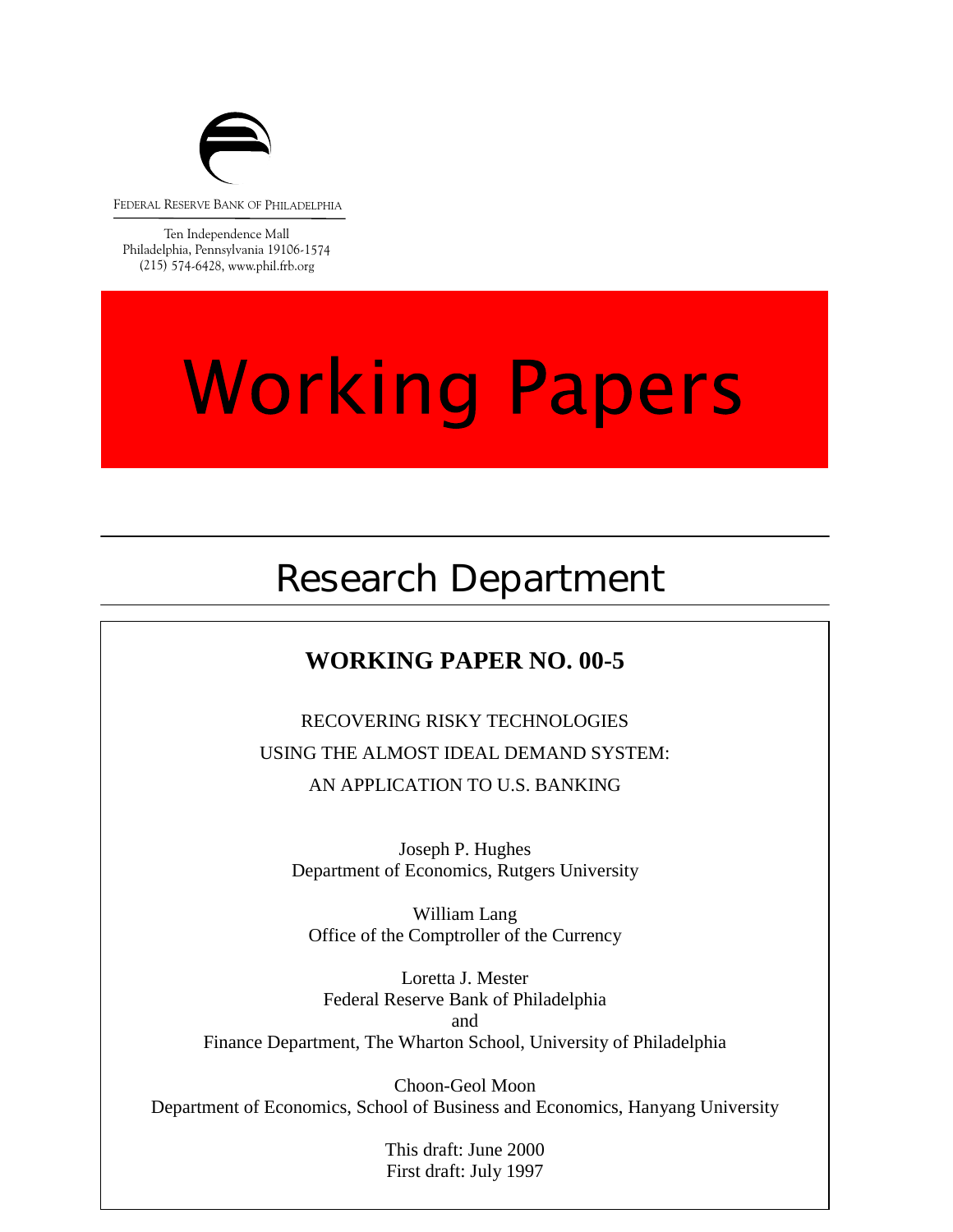#### **WORKING PAPER NO. 00-05**

#### **RECOVERING RISKY TECHNOLOGIES USING THE ALMOST IDEAL DEMAND SYSTEM: AN APPLICATION TO U.S. BANKING\***

**Joseph P. Hughes** Rutgers University

**William Lang** Office of the Comptroller of the Currency

**Loretta J. Mester** Federal Reserve Bank of Philadelphia and The Wharton School, University of Pennsylvania

**Choon-Geol Moon** College of Business and Economics, Hanyang University

> **This Draft: June 2000 First Draft: July 1997**

\*The authors thank their discussant, Bob DeYoung, and participants at the Universidad Miguel Hernandez Workshop on Banking and Finance, Alicante, Spain, May 2000, for their helpful comments.

The views expressed in this paper do not necessarily reflect those of the Federal Reserve Bank of Philadelphia, the Federal Reserve System, the Comptroller of the Currency, or the Department of the Treasury.

This paper supersedes Working Paper 97-8.

Correspondence to Hughes at Department of Economics, Rutgers University, New Brunswick, NJ 08901- 1248; 732-932-7517; jphughes@rci.rutgers.edu. To Lang at Office of the Comptroller of the Currency, 250 E Street SW, Washington, DC 20219; 202-874-5386; William.Lang@occ.treas.gov. To Mester at Research Department, Federal Reserve Bank of Philadelphia, Ten Independence Mall, Philadelphia, PA 19106-1574; 215-574-3807; Loretta.Mester@PHIL.frb.org. To Moon at Department of Economics, College of Business and Economics, Hanyang University, 17 Haengdang-Dong, Seongdong-Gu, Seoul 133-791, Korea; 82-2-2290-1035; mooncg@unitel.co.kr.

JEL Codes: D20, D21, G21, L23; Key Words: banking, production, risk, efficiency, agency problems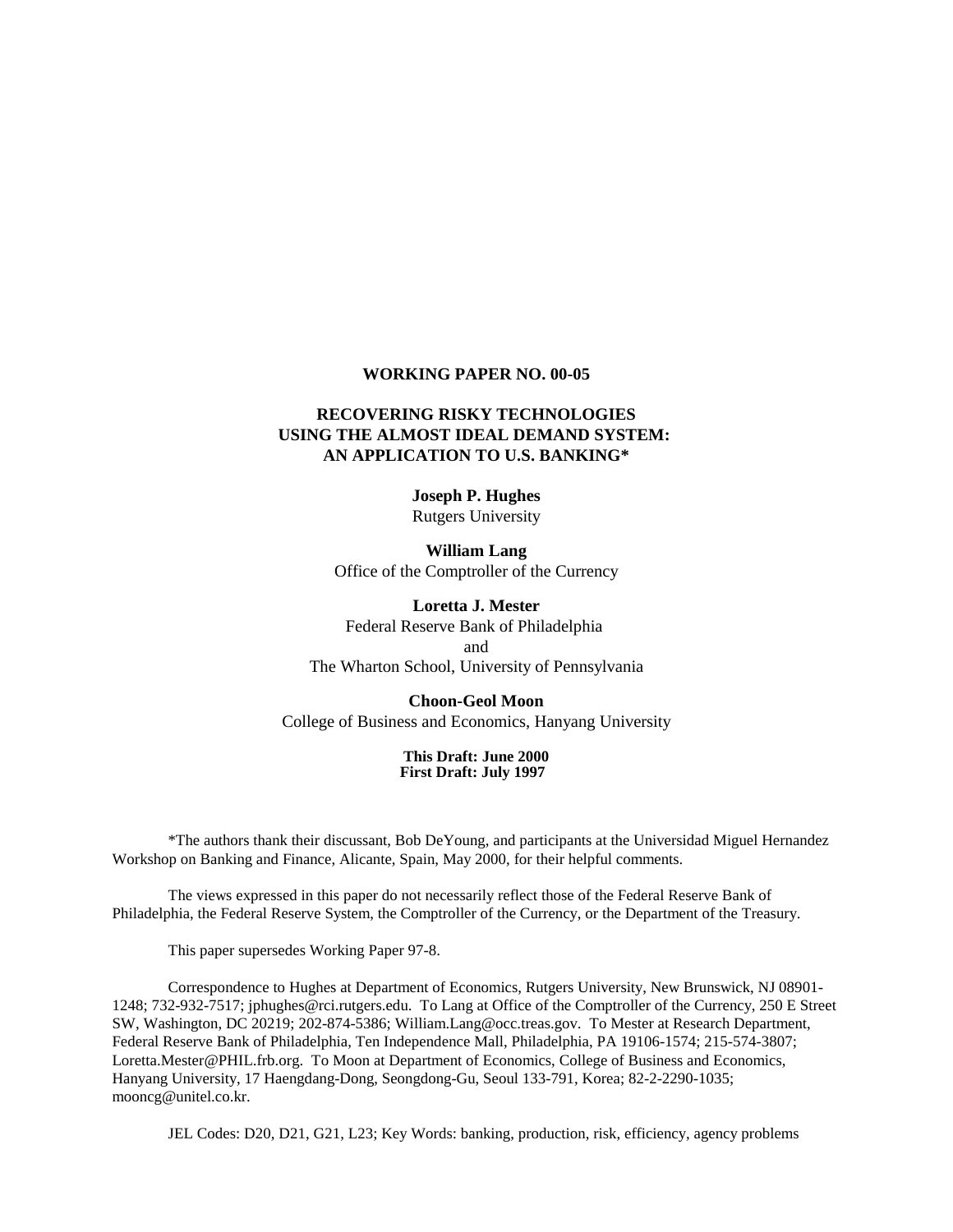#### **Recovering Risky Technologies Using the Almost Ideal Demand System: An Application to U.S. Banking**

**Joseph P. Hughes** Rutgers University

**William Lang** Office of the Comptroller of the Currency

**Loretta J. Mester** Federal Reserve Bank of Philadelphia and The Wharton School, University of Pennsylvania

**Choon-Geol Moon** College of Business and Economics, Hanyang University

> **This Draft: June 2000 First Draft: July 1997**

#### **Abstract**

We argue for a shift in the focus of modeling production from the traditional assumptions of profit maximization and cost minimization to a more general assumption of managerial utility maximization that can incorporate risk incentives into the analysis of production and recover value-maximizing technologies. We show how this shift can be implemented using the Almost Ideal Demand System. In addition, we suggest a more general way of measuring efficiency that can incorporate a concern for the market value of firms' assets and equity and identify value-maximizing firms. This shift in focus bridges the gap between the risk-incentives literature in banking that ignores the microeconomics of production and the production literature that ignores the relationship between production decisions and risk.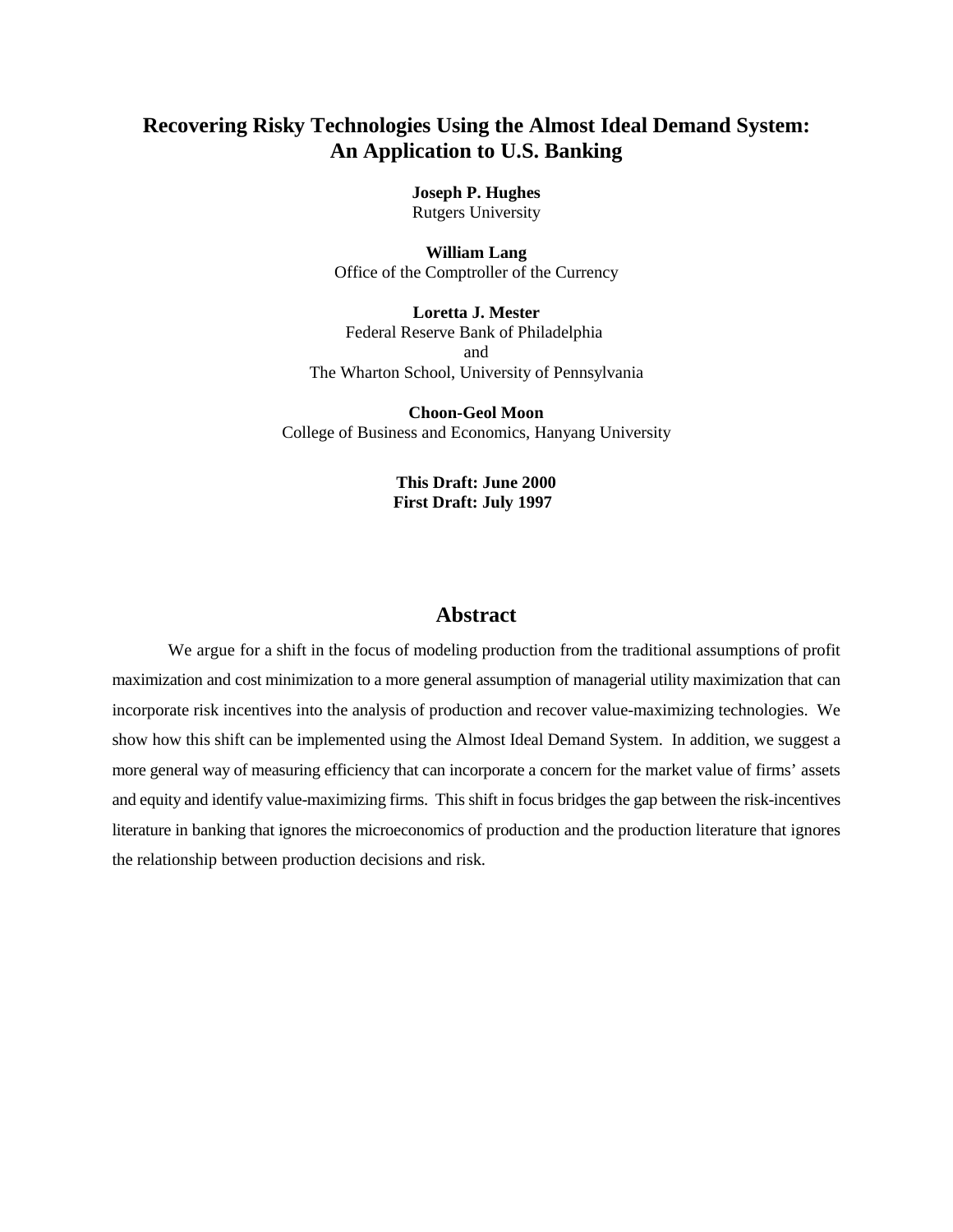## **Recovering Risky Technologies Using the Almost Ideal Demand System: An Application to U.S. Banking**

#### **Introduction**

Risk is a fundamental calculation in production decisions, and as Modigliani and Miller (1958) note, when risk matters, the objective of profit maximization fails to account for the riskiness of production and the interest rate at which profit is discounted. In contrast, the objective of value maximization ranks production plans not just by their expected profitability but also by the discount rate on profit that is required by their riskiness. Consider two production plans, one more profitable and more risky than the other. If we rank these plans by their expected profit, we ignore the effect of their difference in risk on the discounted value of their expected profit. If the more risky plan requires a higher discount rate, the less profitable but less risky plan may imply the higher market value.

Value-maximizing production plans can also differ from static profit-maximizing plans when production involves the potential for costly episodes of financial distress. In such cases trading current expected profit for reduced risk may be a value-enhancing strategy.<sup>1</sup> Thus, the less profitable but less risky production plan may also imply a higher market value because it reduces the expected cost of financial distress.

Risk is a fundamental calculation in commercial banking. A large literature explores banks' contrasting incentives for risk-taking. On the one hand, safety-net subsidies such as mispriced deposit insurance give banks the incentive to take extra risk while, on the other hand, the potential for costly episodes of financial distress involving liquidity crises, regulatory interventions into bank operations, and the possible forfeiture of a valuable charter gives banks the incentive to reduce risk.<sup>2</sup> While this literature explores the effect of these contrasting incentives on banks' risk-taking, it generally ignores the microeconomics of bank production. An equally large literature uses dual cost and profit functions to

<sup>&</sup>lt;sup>1</sup>Tufano (1996) reviews the literature on when trading expected profit for reduced risk is a valuemaximizing investment strategy.

<sup>&</sup>lt;sup>2</sup>See, for example, Merton (1977), Marcus (1984), Grossman (1992), Demsetz, Saidenberg, and Strahan (1996), and Keeley (1990).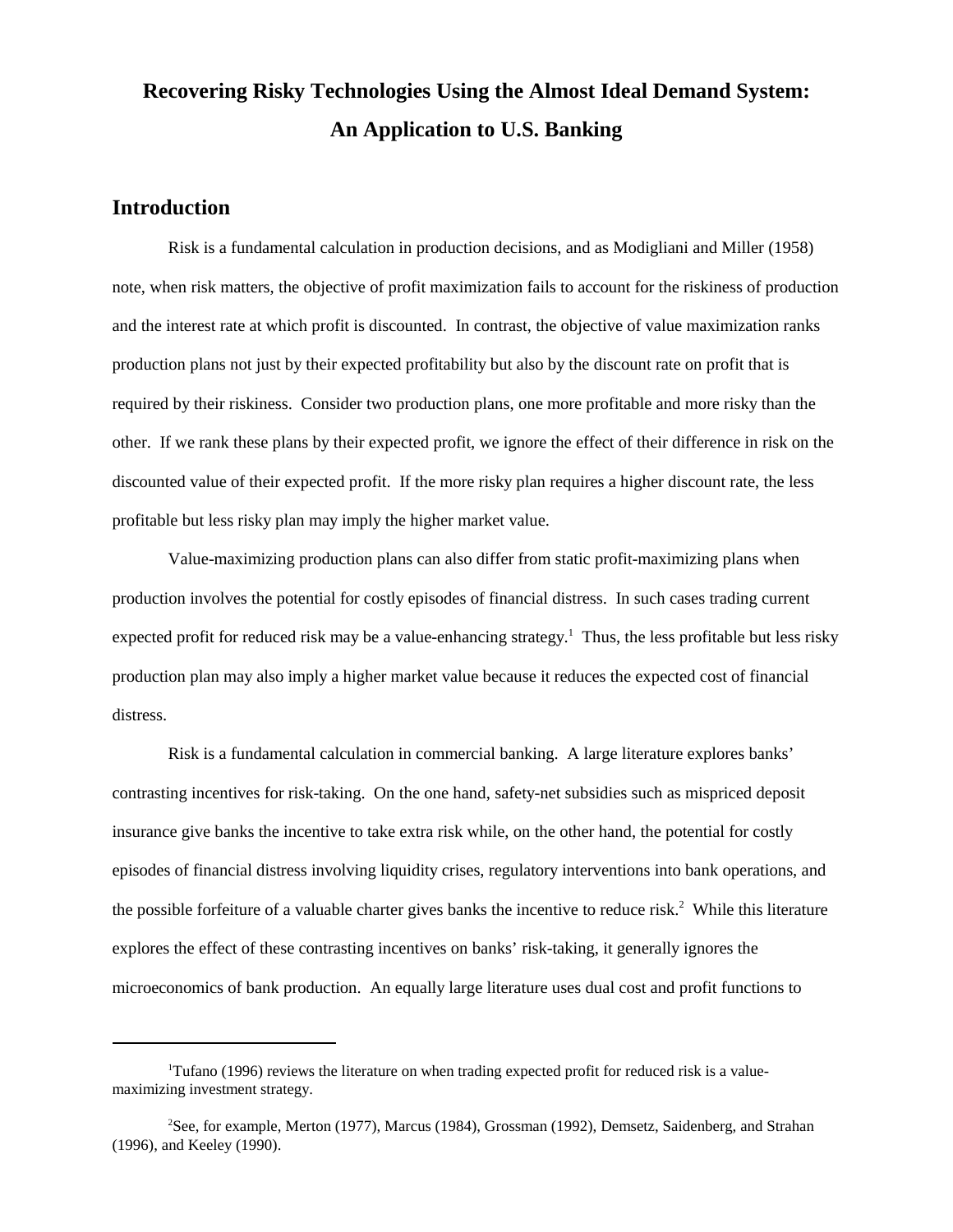investigate the microeconomics of bank production—to measure scale and scope economies and to gauge managerial efficiency.<sup>3</sup> While this literature models production decisions, its reliance on the assumptions of cost minimization and profit maximization leaves it without an analytical framework to incorporate risktaking and such risk-related phenomena as diversification and moral hazard.

The standard production literature based on profit maximization and cost minimization also lacks a logical apparatus to model *inefficient* production decisions. Although it uses various techniques to measure inefficiency—the failure to achieve maximum profit or minimum cost—its logical framework cannot explain inefficiency. This failure is related to its neglect of risk.

Risk is also a fundamental calculation in many agency relationships and agency problems that result in managerial inefficiency. For example, managers who act in the interests of shareholders may make production decisions that entail extra risk not priced by debtholders and, in doing so, transfer value from debtholders to shareholders.<sup>4</sup> Entrenched managers, whose firm-specific human capital leaves their wealth poorly diversified, may choose less risky production plans to avoid endangering their jobs—enhancing their personal wealth at the expense of their employers' wealth.<sup>5</sup> Less skilled managers who are not entrenched—whose jobs depend on a good realization of profit but whose lower skill reduces the expected profit attained at any level of risk— may take extra risk to attain an acceptable expected value of profit. As long as the risk they take cannot be observed perfectly by the owners, their strategy can maximize their own wealth at the expense of their employers.<sup>6</sup> In all these cases, inefficient production decisions involve risk calculations. The standard analysis of production based on profit maximization and cost minimization is logically unable to explain them. Nor is it able to explain inefficiency due to managerial shirking and expense preferences.

 ${}^{3}$ See Berger and Mester (1997) for a review of the production literature.

<sup>&</sup>lt;sup>4</sup>See Calomiris and Kahn (1991) and Flannery (1994) for an analysis of risk shifting in bank production.

 ${}^{5}$ See, for example, Saunders, Strock, and Travlos (1990) for an analysis of ownership agency problems in banking.

<sup>&</sup>lt;sup>6</sup>See Gorton and Rosen (1995).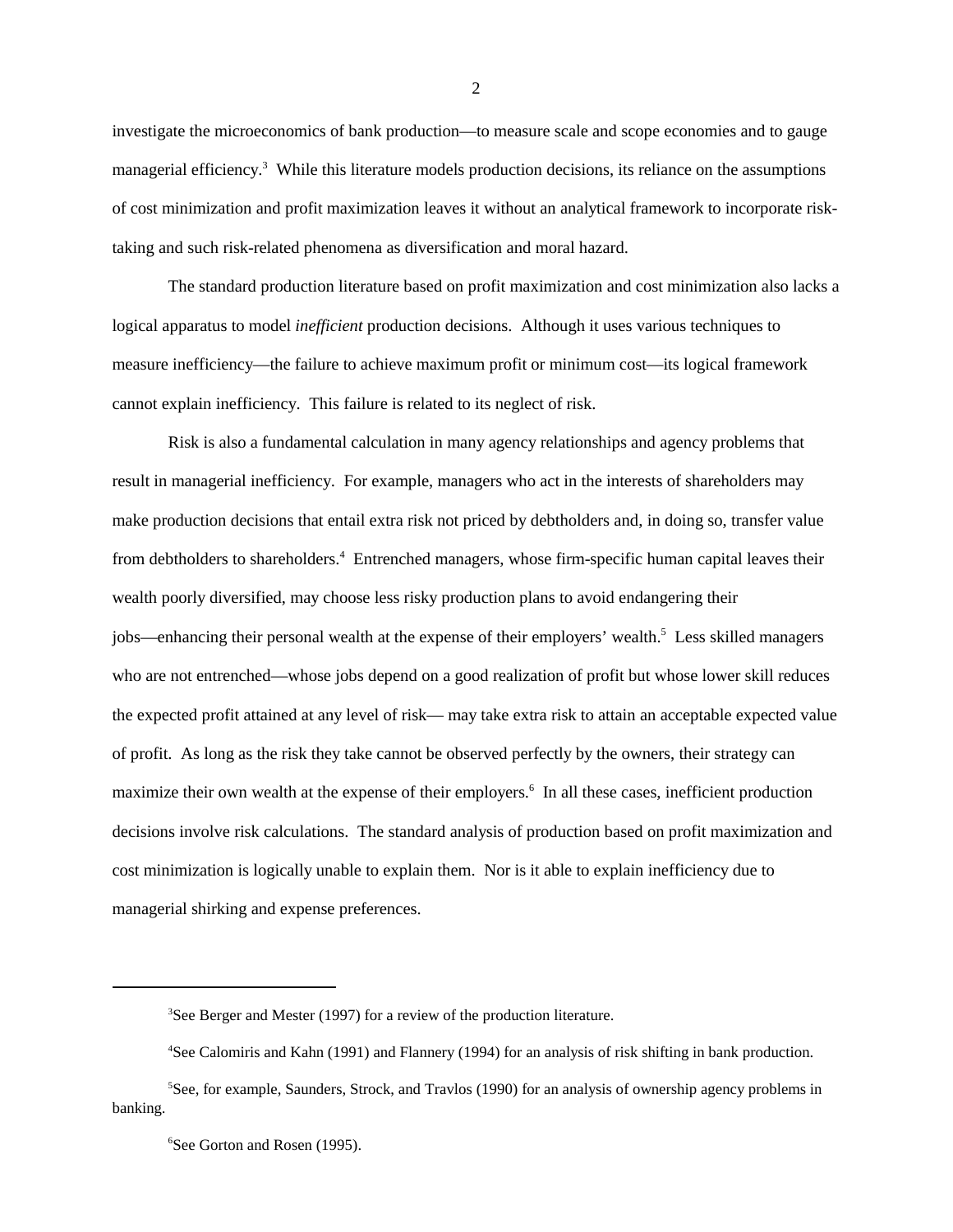### **A. Bridging the Gap Between the Risk-Incentives Literature and the Microeconomics-of-Production Literature**

The gap between the risk-incentives literature and the production literature can be bridged by incorporating risk into models of bank production so that the fundamental explanatory framework is logically able to analyze risk-based phenomena such as diversification and moral hazard. Building this bridge requires **a generalization of the managerial objective function** so that it can explain valuemaximizing production decisions as well as profit-maximizing decisions—and even decisions that fail to maximize value or profit. And if the generalization of the managerial objective function can explain inefficient decisions, the analysis must also define **an efficiency standard that identifies valuemaximizing production plans** and gauges the opportunity cost of firms' inefficiency.

#### **B. Explaining Value Maximization and Inefficiency**

In this paper we describe a research program that seeks to shift the focus in modeling bank production from profit maximization to value maximization. We review and synthesize the ideas from a number of papers and present results from an application of some of these ideas to a sample of commercial banks. The research program investigates how to incorporate risk into the analysis of production so that it can explain risk-related phenomena, which include phenomena that result in managerial inefficiency. The program consists of two basic components.

The first component builds a generalized managerial objective function so that managers can rank production plans by higher moments of their implied probability distributions of profit to allow for risk and agency issues to influence their decisions. The goal of this generalization is to build a theoretically consistent model that allows us to explain firms' observed production decisions—even inefficient ones. In contrast, the commonly used maximum profit function explains decisions when risk and inefficiency play no role.

The second component builds upon the infrastructure of the generalized managerial objective function to address issues of firm inefficiency. This approach shifts the focus of efficiency measurement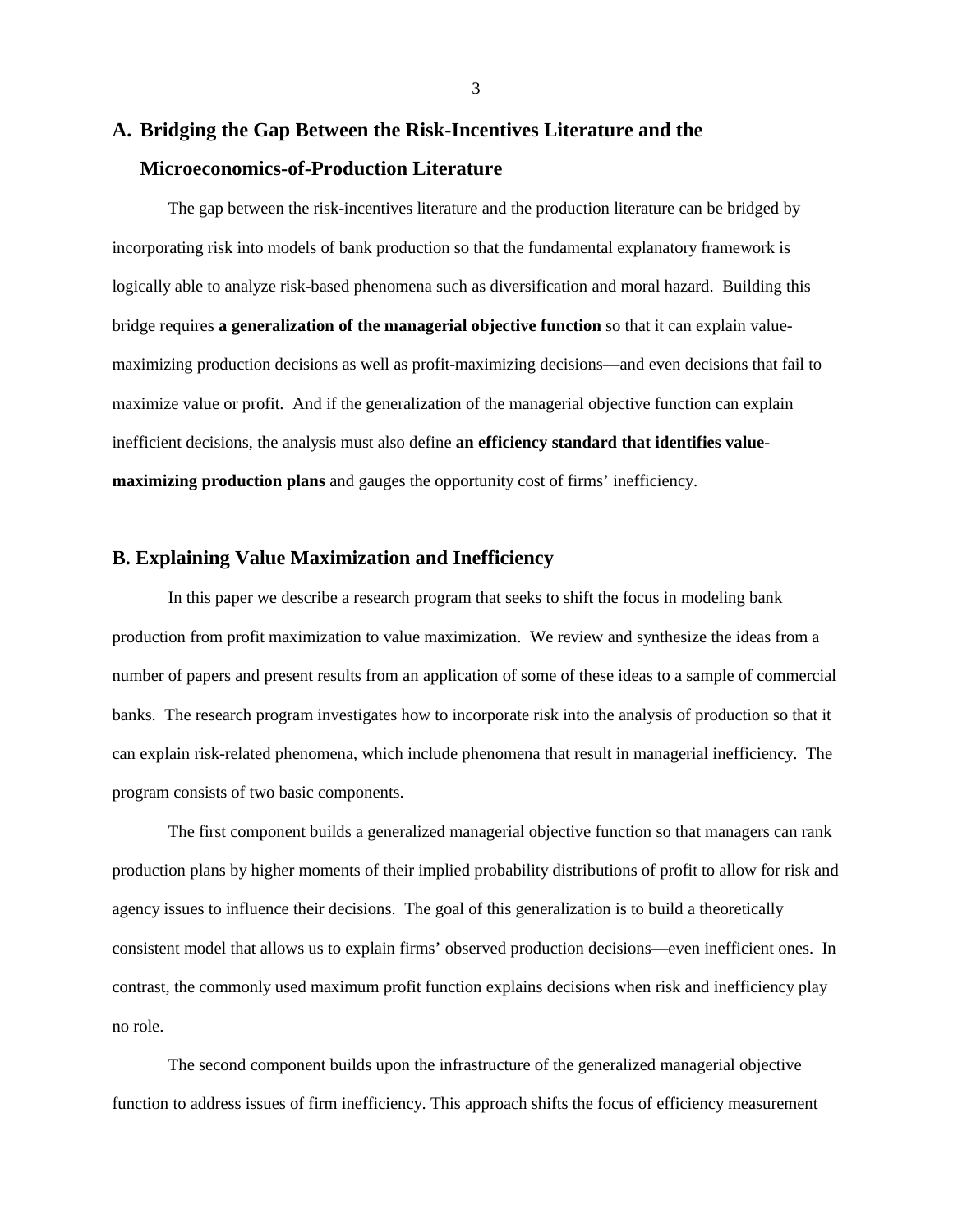from fitting maximum profit and minimum cost functions as frontiers to fitting frontiers that identify valuemaximizing firms. This can be done directly with the market values of firms that are publicly traded, or it can be done indirectly with the profit predicted by the generalized managerial objective function. By fitting a frontier of *predicted* profit, rather than fitting the profit function itself as a frontier, each firm's *expected profitability* can be compared to the expected profitability of firms in a varied set of peer groups. These peer groups could be defined by a measure of risk that is a proxy for the discount rate or by a measure of size or even by the arguments of the maximum profit function. To the extent that the predicted profit and a proxy for the discount rate can explain market value, this method incorporates market value in its measure of efficiency and can identify firms whose production decisions approximate value-maximizing decisions.

 Thus, the **explanatory goal** of this research program involves not only incorporating risk and inefficiency into firms' decision-making but also developing empirical methods of measuring the efficient frontier and inefficiency. Since the standard profit function assumes that profit is maximized, its logic potentially applies only to the behavior of the firms "close" to the frontier—the "efficient" firms. In contrast, the generalized managerial objective function is potentially able to explain the behavior of all firms because it does not impose efficiency as its managers' objective. And by generalizing efficiency measurement to incorporate market value, firms whose production decisions approximate the goal of value maximization can be identified.

The theoretical framework and the empirical tools that constitute this program have been used to investigate a variety of questions in bank production. We review this literature and its evolution, and we turn to an estimation, some of whose results appeared in an unpublished working paper (Hughes, Lang, Mester, and Moon, 1995),<sup>7</sup> which launched these applications. This empirical application differs from any of those that followed. Here, we update the interpretation of its findings and present new empirical results to show how our framework bridges the gap between the risk-incentives literature and the microeconomics-of-production literature.

<sup>&</sup>lt;sup>7</sup>Hereafter, we shall use HLMM to designate these coauthors.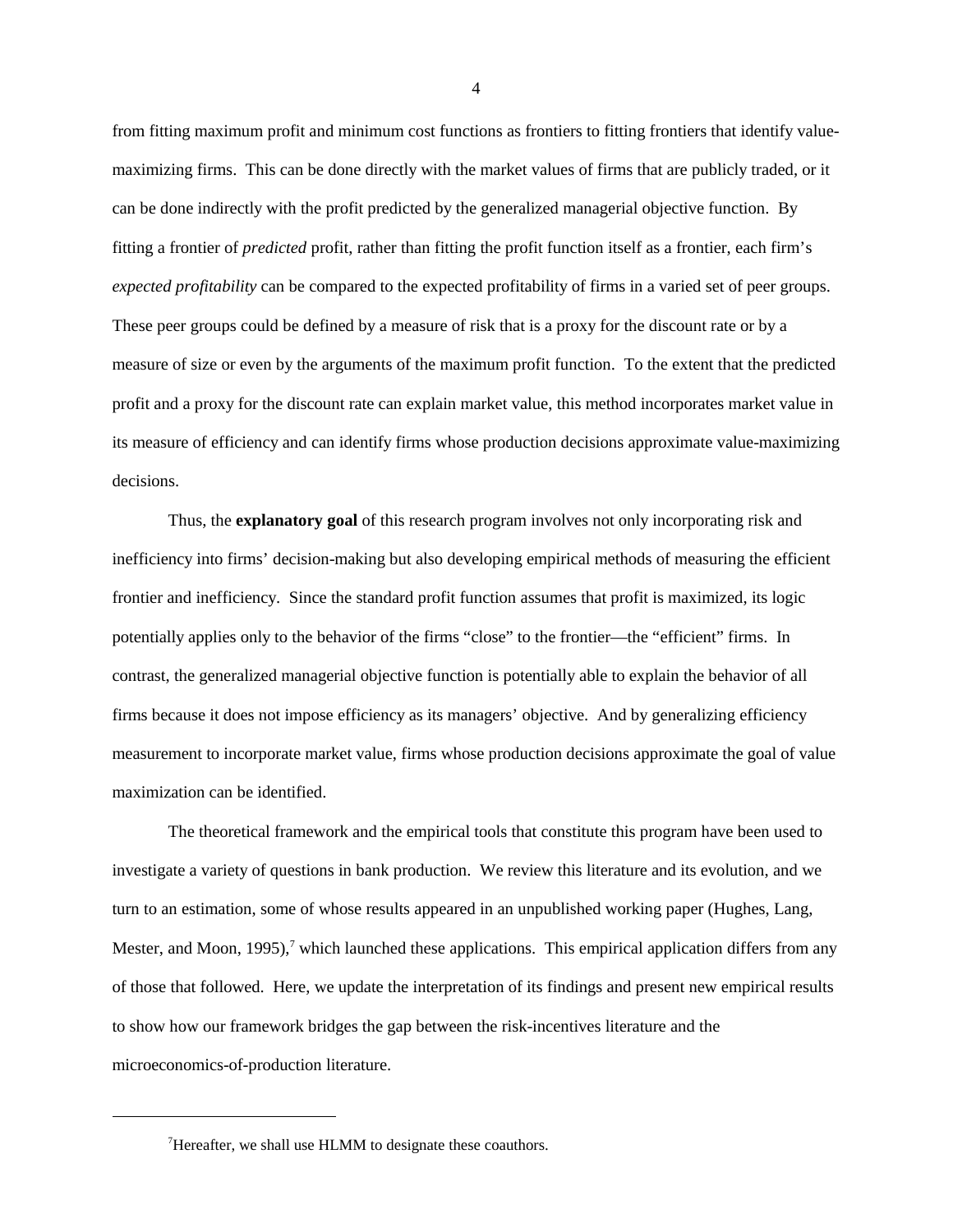#### **I. Generalizing the Managerial Objective Function**

#### **A. Generalizing Managers' Rankings of Production Plans**

Our strategy to incorporate risk into the firm's choice of production plans links the production plan to a subjective, conditional distribution of profit. The technology defines all feasible production plans. Each of these plans is linked to a subjective, conditional probability distribution of profit by managers' beliefs about the probability distribution of future economic states and about how these states interact with production plans to generate profit. Given these beliefs, a firm's choice of production plan is equivalent to a choice of a conditional probability distribution of profit.

We attribute to the firm's managers a ranking of production plans that reflects their objectives. Managers who maximize profit rank plans by their expected profitability—the first moment of their conditional probability distribution of profit. Managers who maximize the firm's value, or who trade the firm's value for personal objectives, also consider higher moments of the plans' conditional probability distributions.

To identify the firm's highest ranked production plan, we represent its ranking of plans by a managerial utility function defined over the production plan and profit. This allows managers to rank plans based on expected profit and the variance of profit, the first two moments of the conditional probability distribution of profit. But it also allows for more general utility functions that include even higher moments. Firms maximize this utility function to obtain their *most preferred production plan* (for inputs and outputs) and their *most preferred profit function*.<sup>8</sup> These choice functions are sufficiently general to subsume profit maximization as well as value maximization and to allow managers to trade value or profit for personal objectives. Hence, they can capture the effects of distress costs as well as safety-net subsidies on banks' production decisions, and they can explain inefficiency, too.Since the logic of the model permits managers to choose plans that do not maximize the value of the firm, a technique of

 $\textsuperscript{8}$ This framework for modeling generalized managerial preferences draws on earlier work by Hughes (1989, 1990) on hospitals and education that allows managers to choose production plans that trade profit for other objectives.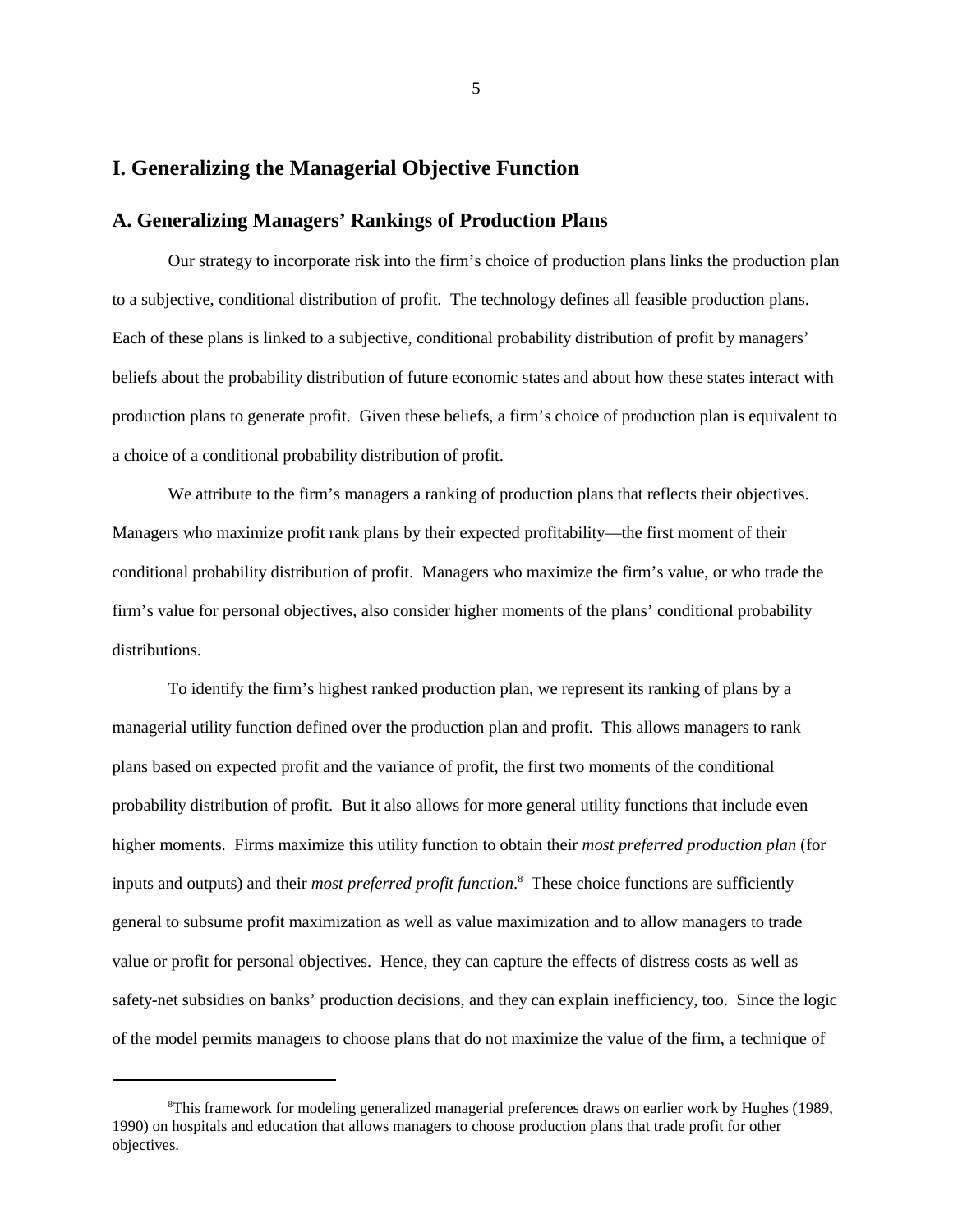efficiency measurement that identifies value-maximizing firms is required.

#### **B. Specifying Banking Technology**

We define a bank's production plan by its output vector, *y*, which consists of asset categories, such as commercial and industrial loans, consumer loans, real estate loans, and government securities. The production plan also includes the input vector, *x*, and equity capital, *k*. Inputs comprise sources of loanable funds, insured and uninsured deposits and other borrowed money, and the labor and physical capital used in intermediating the loanable funds. Thus, a production plan,  $(y, x, k)$ , consists of the portfolio of loans and securities and the inputs and financial capital used to produce the portfolio. The output price vector, *p*, represents the interest rates charged on the different components of the asset portfolio, *y*. The higher the interest rate charged, relative to the risk-free rate, *r*, the higher the asset's risk premium. We use the average contractual return on assets, *p*, as a measure of *ex ante* asset quality and the amount of nonperforming loans, *n*, as a measure of *ex post* asset quality.

Other components of the bank's price environment include  $w$ , the input price vector;  $w_k$ , the required return on equity capital; and *m*, income from sources other than the output vector, *y*, which is noninterest and fee income. Letting *t* be the tax rate on profit and  $p_{\pi} = 1/(1-t)$ , the price of a dollar of after-tax profit in terms of before-tax dollars, the before-tax accounting profit is defined as  $p<sub>x</sub> = p \mathbf{y} + m$  *w x*.

We represent banking technology by a transformation function,  $T(y, x, n, p, r, k) \leq 0$ , which defines the feasible production plans, augmented by the three variables (*n*, *p*, *r*) characterizing asset quality.

#### **C. Maximizing a Generalized Managerial Utility Function**

Managers of banks rank and choose production plans. Profit-maximizing managers rank plans only by the first moment of their implied probability distributions of profit. Value-maximizing managers and managers pursuing personal goals are influenced by higher moments as well. To allow for the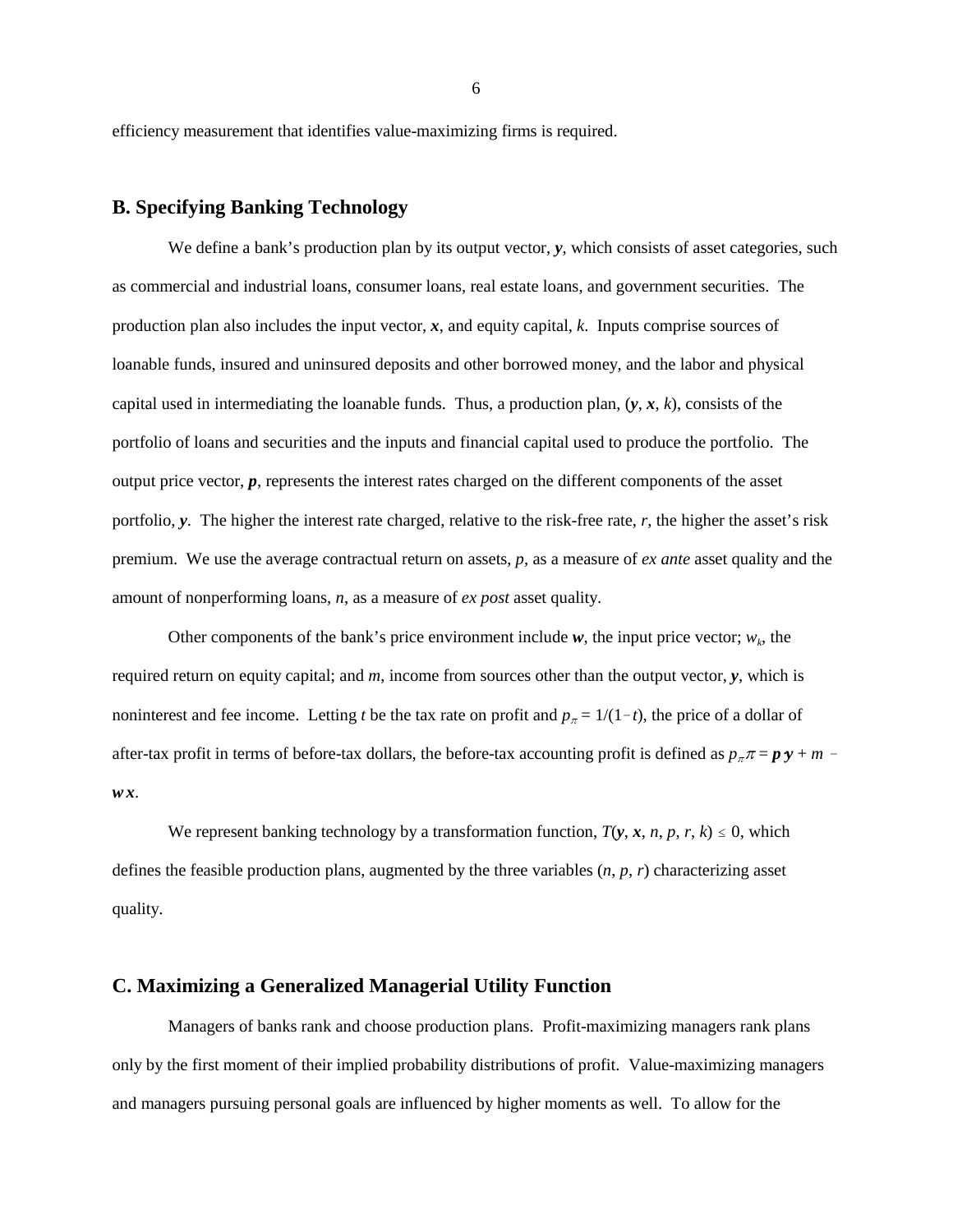possibility that higher moments may influence rankings, we represent these **generalized managerial preferences** by a utility function,  $U(\pi, y, n, p, r, x, k)$ . Managers' beliefs about how states of the world, *s*, interact with the production plan to determine a realization of profit,  $\pi = g(y, n, p, x, k, s)$ , plus their beliefs about the probability distribution of states of the world, determine a subjective distribution of profit,  $f(\pi, y)$ ,  $n, p, r, x, k$ , that is conditional on the production plan.

Hughes and Moon (1995) demonstrate that this representation of the managerial utility function is a more general way of representing preferences than utility defined over expected profit and profit risk,  $U(E(\pi), S(\pi))$ . Only under certain restrictive conditions can the distributions  $f(\pi, y, n, p, r, x, k)$  be represented by their first two moments,  $E(\pi, y, n, p, r, x, k)$  and  $S(\pi, y, n, p, r, x, k)$ , and so managers' rankings of production plans can be represented by a utility function defined over these moments, *U*(*E*(·), *S*(·)). A more general representation allows higher moments to influence preferences and is given by utility defined over the distribution,  $f(\cdot)$ :  $U(\pi, \mathbf{v}, n, p, r, \mathbf{x}, k)$ .

This generalized managerial utility function that ranks subjective conditional distributions of profit is sufficiently general to allow managers to maximize profit, to maximize value, or to maximize some other objective that results from agency problems. When they maximize profit, only the first moment influences the ranking or, equivalently, only  $\pi$  has marginal significance in the function. Hence, the production plan does not directly influence utility except through  $\pi$ . When risk or, say, managerial expense preferences influence rankings, higher moments matter, that is, the production plan influences utility directly and also indirectly through its effect on  $\pi$ .

The **generalized managerial objective function** assumes that managers choose their most preferred production plan or, equivalently, their most preferred subjective conditional probability distribution of profit. Hence, managers maximize the generalized utility function subject to the profit identity and the transformation function:

(1a) 
$$
\max U(\pi, x; y, n, p, r, k)
$$

$$
\pi, x
$$

(1b) s.t. 
$$
p_{\pi}\pi = \mathbf{p}\mathbf{y} + m - \mathbf{w}\mathbf{x}
$$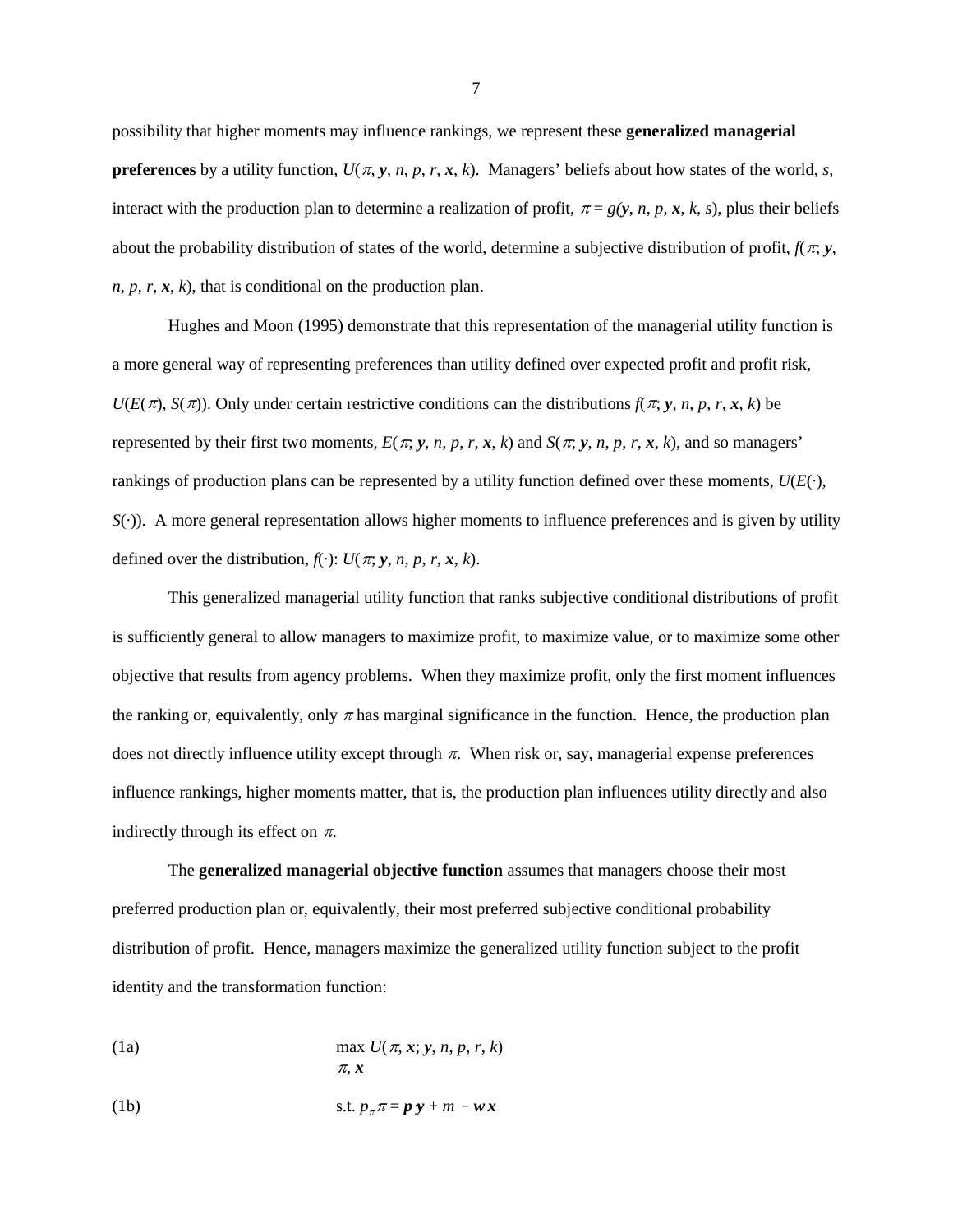$$
(1c) \tT(y, n, p, x, k) \leq 0.
$$

Note this problem is conditioned on the output vector, **y**, to facilitate the computation of scale economies and on equity capital, *k*, to allow the profit demand function to be normalized by equity capital to obtain the rate of return on equity. The solution consists of the most preferred profit function,  $\pi^* = \pi(y, n, v, m,$ *k*), and the most preferred input demand functions,  $x^* = x(y, n, v, m, k)$ , where  $v = (w, p, r, p_\pi)$ .

The profit function,  $\pi(y, n, v, m, k)$ , is not necessarily the standard maximum profit function. To the extent that risk matters in production or that managers have expense preferences, it captures these considerations. In this sense, it is a **generalized profit function**. Note, as well, that the tax rate on profit can influence the solution, which is not consistent with profit maximization but can result from value maximization.

#### **II. Using the Almost Ideal Demand System to Recover Managers' Rankings**

To implement the model, we adapt the Almost Ideal Demand System developed by Deaton and Muellbauer (1980) to estimate consumers' demands and, hence, to recover their rankings of goods and services from budget data. By applying the AID System to estimate the most preferred profit and input demand functions, we recover managers' rankings of production plans. As noted above, these rankings may be influenced by risk.

#### **A. Estimating the Share Equations and First-Order Condition for Equity Capital**

We adapt the expenditure function of the AID System to represent generalized managerial preferences and use it to derive the functional forms for the utility-maximizing demands for profit and the production plan. These demand functions take the form of share equations and are derived by applying Shephard's Lemma to the managerial expenditure function, which is dual to the utility maximization problem (1a-1c). The details of their derivation can be found elsewhere (e.g., HLMM 1996) so we do not repeat them here. Appendix 2 lays out the steps taken in the estimation of the model. The theoretical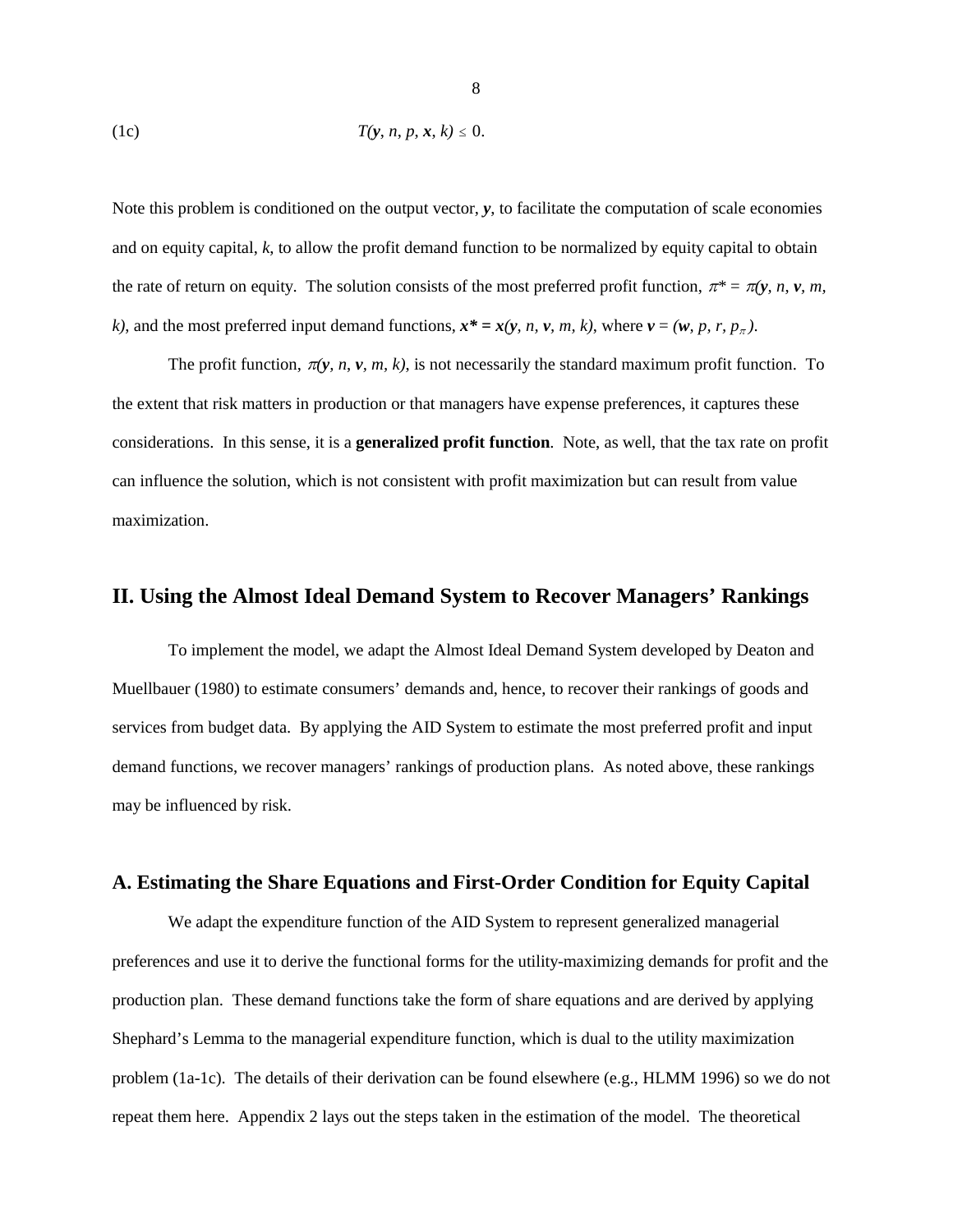derivation of the demands results in shares expressed in terms of total revenue,  $\mathbf{p} \cdot \mathbf{y} + \mathbf{m}$ :

(2a) 
$$
\frac{p_{\pi}\pi}{p \cdot y + m} = \frac{\partial \ln P}{\partial \ln p_{\pi}} + \mu [\ln(p \cdot y + m) - \ln P].
$$

(2b) 
$$
\frac{w_i x_i}{p \cdot y + m} = \frac{\partial \ln P}{\partial \ln w_i} + v_i [\ln(p \cdot y + m) - \ln P] \quad \forall i
$$

where  $\ln \mathbf{P} = \alpha_0 + \sum_i \alpha_i \ln z_i + (\frac{1}{2}) \sum_i \sum_j \alpha_{ij} \ln z_i \ln z_j$ , and  $z = (y, n, v, k)$ , and  $v = (w, p, r, p_\pi)$ . In addition to the share equations, a first-order condition defining the optimal level of equity capital, *k*, is added to the equations to be estimated. The first-order condition constitutes a restriction on the parameters. The details of its derivation as well as the adding-up, homogeneity, and symmetry restrictions are found in HLMM (1996).

In addition to these regularity conditions, HLMM (1996) derive conditions implied by the comparative-statics of profit maximization that permit a **test of whether the production data are consistent with the assumption of profit maximization**. When these conditions are imposed or are satisfied by the data, equation (2a) becomes identical to the translog profit function and equation (2b) is transformed into the associated translog share equations.<sup>9</sup>

Just as consumers' preferences change over time, managers' beliefs that constitute their rankings of production plans can be expected to change, too. To minimize this problem, cross-sectional data are used, and the production system is estimated using nonlinear two-stage least squares, a generalized method of moments.

#### **B. Applying the AID System to Estimate Scale Economies**

The AID System constituted by equations (2a) and (2b) and by the first-order condition defining the optimal demand for equity capital has been used several times to estimate scale economies in U.S. commercial banking. Again, we refer the reader to HLMM (1996) for the details of how scale economies

<sup>&</sup>lt;sup>9</sup>Although the translog functional form is nested in the *ln* **P** expression of the AID System, any other flexible functional form could be substituted for it.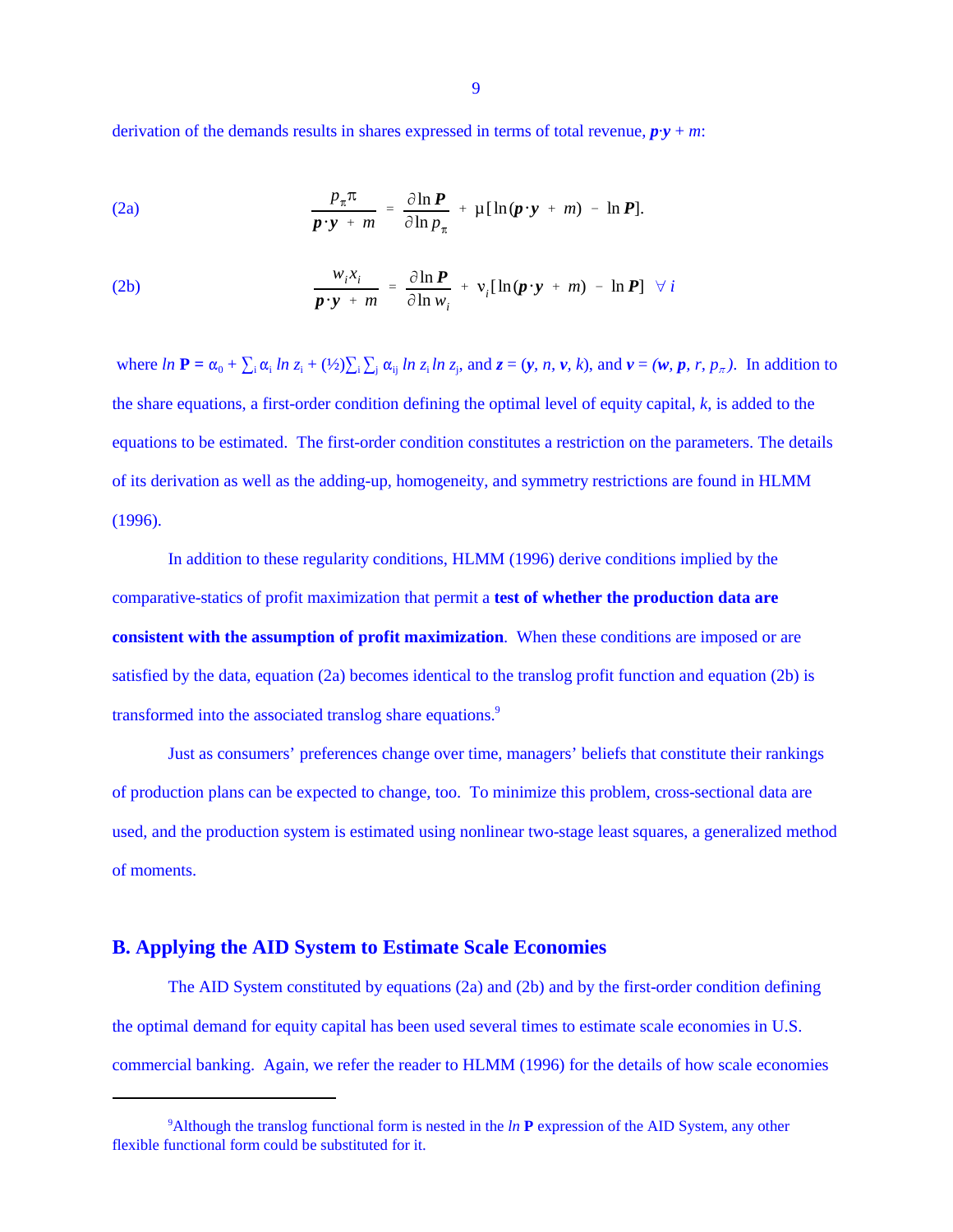are computed from the profit share equation (2b). These applications all find large scale economies that increase with the size of the bank—evidence consistent with the view that historical restrictions on branching in the U.S. created a disequilibrium that the recent wave of mergers is resolving. HLMM (1996) estimated scale economies for highest-level U.S. bank holding companies (BHCs) in 1994. These BHCs ranged in asset size from \$33 million to \$250 billion. They found statistically significant mean scale economies of 1.14 that ranged from 1.12 for the smallest size group to 1.25 for BHCs that exceed \$50 billion.<sup>10</sup> They tested the restrictions implied by profit maximization and rejected them. DeYoung, Hughes, and Moon (forthcoming) estimated the AID System with 1994 data on U.S. national banks to study the relationship of banks' CAMEL ratings to their production decisions. This data set included smaller banks than those in HLMM (1996). Although they did not report their estimates of scale economies, they found statistically significant mean scale economies of 1.12 that ranged from 1.08 for the smallest banks to 1.21 for banks larger than \$50 billion in assets.

#### **III. Assessing the Effect of Risk on Production Decisions**

We now discuss a particular estimation of the AID System.<sup>11</sup> This empirical application differs from any of those that followed in its focus on how risk affects production decisions—in particular, levels of capitalization and volatile funding. We update its findings and their interpretation to show how our framework bridges the gap between the risk-incentives literature and the microeconomics-of-production literature. Our application uses 1990 data on U.S. banks with assets exceeding \$1 billion. Compared to samples used by the studies described above, this sample has no small banks, and because of the earlier year and the use of individual banks rather than holding companies, it has no banks larger than \$70 billion. Appendix 1 gives the definitions of the variables used; Appendix 2 lays out the empirical model that was estimated; Tables 1 and 2 summarize the data; Table 3 reports the estimates of scale economies and

 $10$ We measure scale economies by the inverse elasticity of cost with respect to the outputs. Hence, values greater than one imply scale economies while values less than one, diseconomies of scale.

<sup>&</sup>lt;sup>11</sup>Some of the empirical results discussed below are also found in our unpublished working paper HLMM (1995).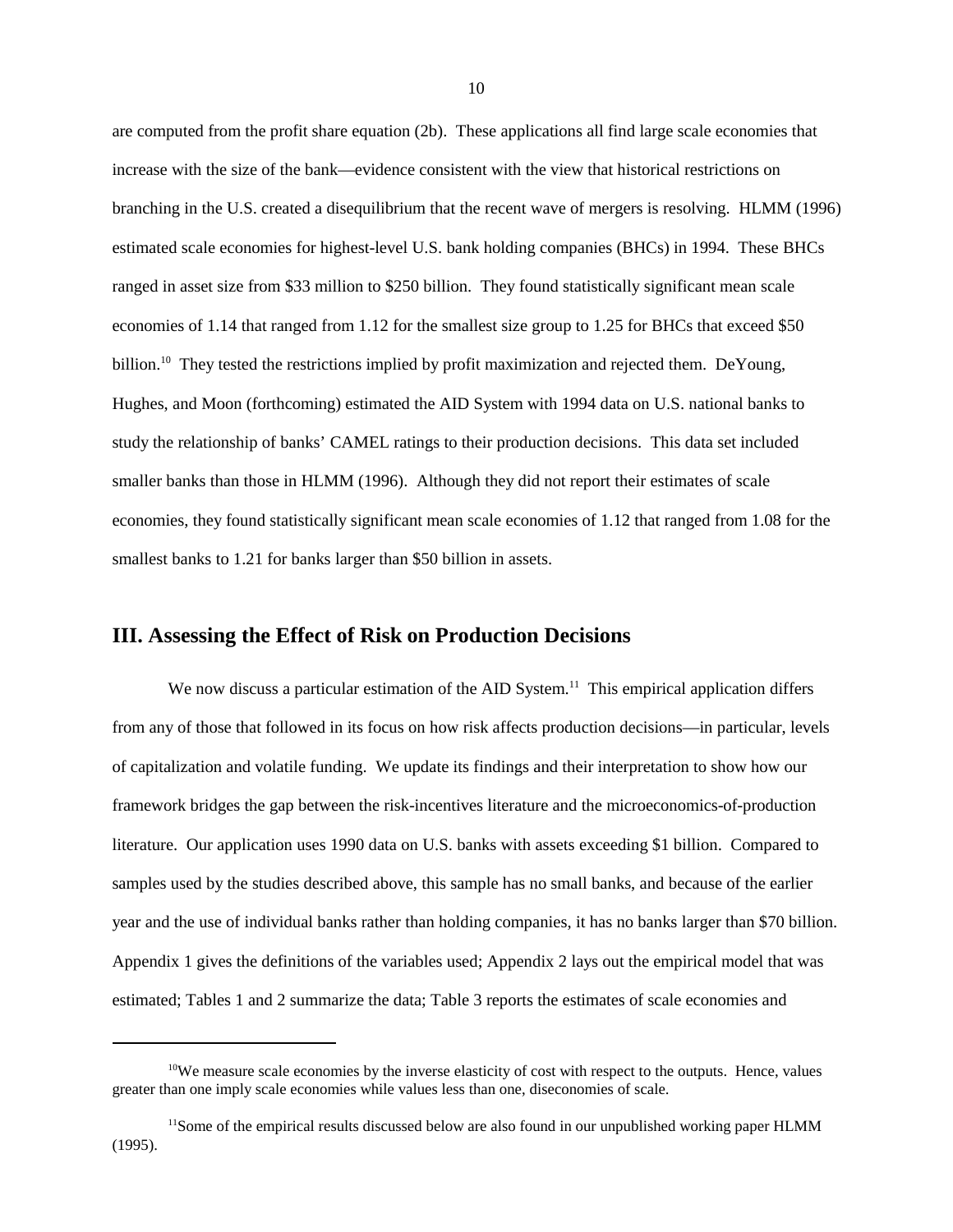elasticities of cost with respect to output and equity capital, elasticities of equity capital with respect to output price and nonperforming loans, and elasticities of volatile funds (i.e., fed funds, repos, and other borrowed money) with respect to equity capital and nonperforming loans. We consider how these input demand elasticities are influenced by risk-taking.

Figure 1 plots each bank's estimated scale economies versus its asset size. As shown in Table 3, the estimates of scale economies are statistically significant: the sample mean is 1.15 and the estimates range from 1.10 in the smallest asset-size quartile to 1.21 in the largest. These results are consistent with those of other studies using the AID System.

A unique feature of the AID System is that it allows derivation of the utility-maximizing level of equity capital. Including equity capital in the modeling of bank technology is becoming more common, but it is usually treated as a conditioning argument.<sup>12</sup> When the maximization problem is conditioned on the level of equity capital, the sensitivity of input demands and output supplies to variations in equity capital can be calculated. In the formulation of the AID System in (2a) and (2b), the levels of assets (outputs) are also conditioning arguments. Hence, a variation in equity capital, holding the levels of assets constant, constitutes a variation in the bank's capital-to-asset ratio, an important component of the bank's riskiness. Thus, conditioning the demands on equity capital allows the researcher to investigate the marginal effects of this component of risk. And when equity capital is made endogenous, an important component of risk-taking can be explained, which is the purpose of including the first-order condition defining the utility-maximizing capitalization in the model to be estimated.

Table 3 reports the sensitivity of the utility-maximizing demands of equity capital to changes in the *ex ante* and *ex post* measures of asset quality. Remember that the asset levels are conditioning arguments so that the response of equity capital to variations in asset quality is equivalent to the response of the capital-to-asset ratio. Table 3 also reports the sensitivity of the demand for volatile funding,  $x<sub>4</sub>$ , to asset quality, which can be interpreted as the sensitivity of an important component of liquidity risk. The sensitivity of the demand for volatile funds to a variation in equity capital ( $\partial \ln x_4 / \partial \ln k$ ) is negative and

<sup>&</sup>lt;sup>12</sup>See Hughes, Mester, and Moon (2000) for a detailed analysis of this issue and a review of studies that have included equity capital in bank technology.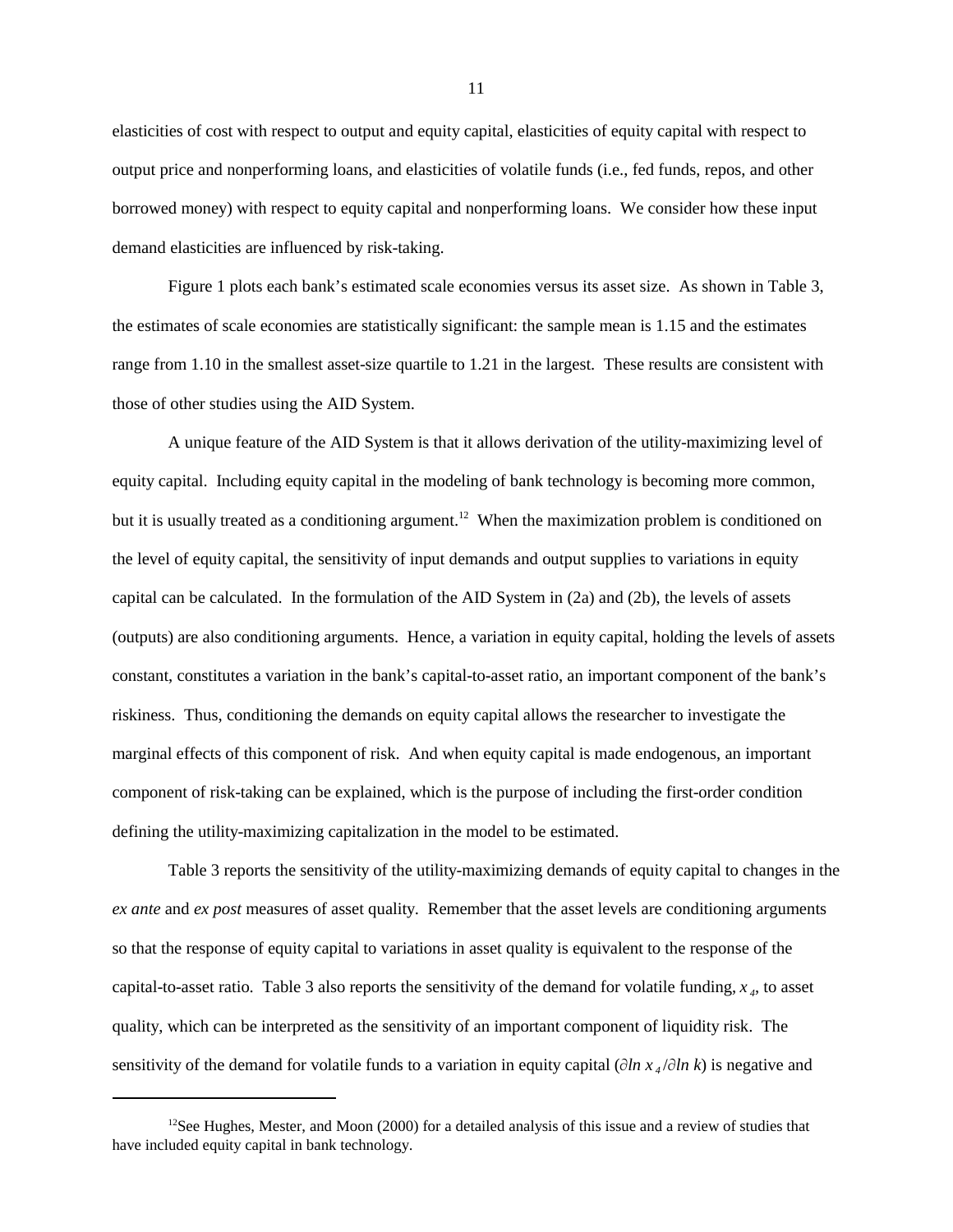statistically significant for banks in all four size groups. Thus, a decrease in capital or, equivalently, in the capital-to-asset ratio is associated with an increase in the demand for volatile funds. Apparently, banks that accept more insolvency risk from a reduced capital ratio are also likely to accept more liquidity risk. However, in all size groups except the smallest, banks with a higher level of nonperforming loans, *n*, or, equivalently, a higher ratio of nonperforming loans to total assets rely less on volatile funds. Apparently, the difference in insolvency risk posed by a decrease in equity capital and by an increase in nonperforming loans is not symmetric. Perhaps the realization of nonperformance is more threatening to short-term creditors who supply volatile funds.

Table 3 also reports that, for the smallest banks, the utility-maximizing level of capital responds positively to the level of nonperforming loans. These banks may be acting to protect their solvency from the *ex post* realization of poor loan quality by increasing their capitalization, or their regulators may be requiring these banks to increase their capital levels.

#### **IV. Assessing the Effect of Risk on Scale Economies**

Most studies of banks' scale economies find either constant returns or slightly decreasing returns for large banks—a result that contradicts the usual rationale given for the megamergers of banks. Why does the AID System so consistently uncover the evidence of scale economies that has eluded so many studies that use the standard cost function? Hughes (1999) and Hughes, Mester, and Moon (2000) (hereafter denoted HMM) contend that banks' elusive scale economies are found on the utility-maximizing expansion path. The key difference between the **utility-maximizing expansion path** of the AID System and the **cost-minimizing expansion path** of the standard cost function is that the AID System allows risk to influence production decisions. If risk influences banks' production decisions, as the risk-incentives literature emphasizes, then the cost-minimizing expansion path misspecifies the bank's equilibrium expansion path. And this point is confirmed by the AID System's consistent rejection of the conditions for profit maximization.

We return to the empirical application of the previous section—the estimation of the AID System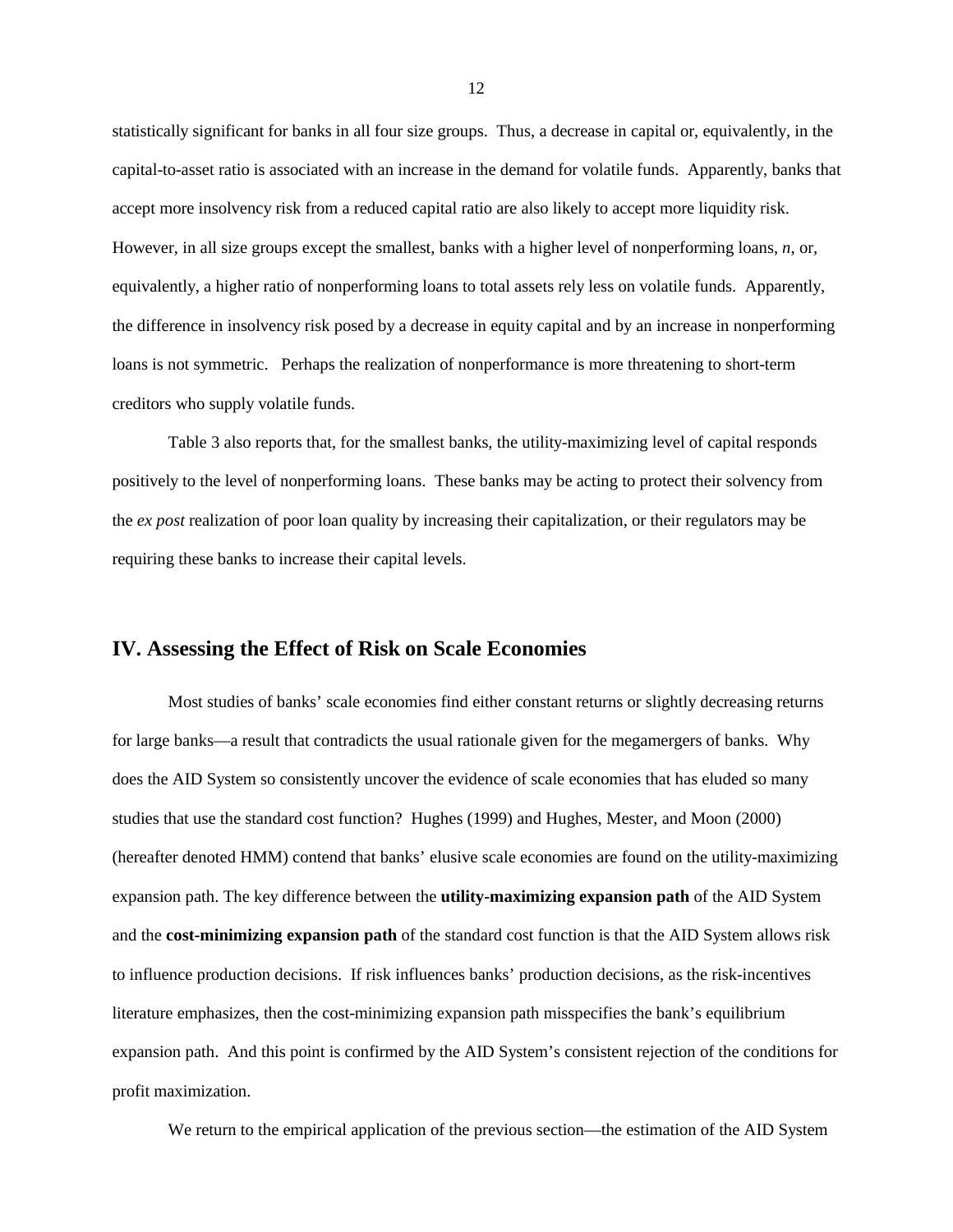with 1990 data on large U.S. banks—and we apply a Wald test to the restrictions implied by the assumption of profit maximization. If banks maximize profit, a variation in the tax rate, *t*, and therefore,  $p_{\pi}$ , will not affect the bank's choice of before-tax profit. In addition, the revenue and risk characteristics of production, represented by output prices, *p*, will not influence the bank's cost-minimizing production plan, nor will income from sources other than the output vector, *m*. In all, there are 31 restrictions. (However, two restrictions are redundant because of the adding-up conditions these parameters satisfy.) The restrictions are strongly rejected by the data: the value of the test statistic, which is distributed  $\chi^2$ , is 294.01 with 29 degrees of freedom. Thus, the behavior of banks in the sample is not consistent with profit maximization.

Next, we ask what measures of scale economies we would obtain if we imposed these restrictions. We answer this question by comparing the results of the AID System with those obtained from the standard cost function estimated with the same data. For this standard cost function model, we drop equity capital and the measures of asset quality, and we use the standard translog cost formulation, including input share equations. We find that the estimated scale economies over asset-size categories of banks are all significantly different from one but are considerably smaller and remarkably familiar: ranging from 1.022 for the smallest asset-size quartile, 1.029 for the second quartile, 1.035 for the third quartile, and 1.050 for the largest quartile.

HMM, using 1994 BHC data from HLMM (1996), also present evidence showing that the firstorder conditions defining the cost-minimizing demands for insured deposits, uninsured deposits, and equity capital are violated. Notably, most smaller banks overemploy equity capital while many larger banks underemploy capital—a result consistent with the contrasting incentives for risk-taking emphasized in the risk-incentives literature. Larger banks may, on balance, be exploiting safety-net subsidies by reducing their capital ratios while smaller banks may be protecting their charter values with higher capital ratios.

The evidence from all of these studies strongly suggests that risk-taking incentives influence banks' optimal expansion path and that the strategy of measuring scale economies along the cost-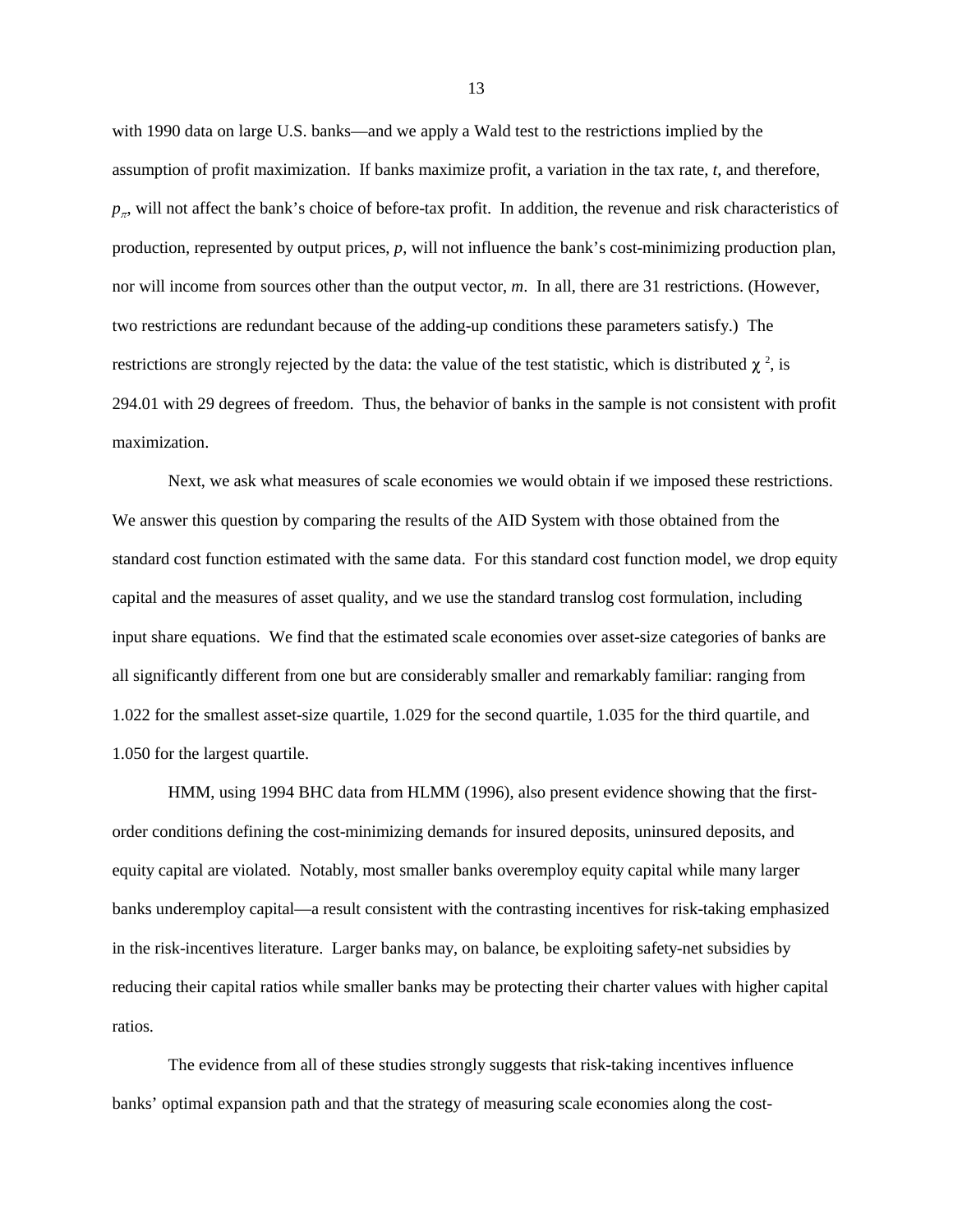minimizing expansion path fails to capture the **empirically relevant equilibrium expansion path**. What is the empirically relevant equilibrium path? This path should be able to explain firms' decisions that respond to incentives for risk-taking. These incentives reflect the influence of risk on the market value of firms' equity and debt and on the personal wealth and utility of its managers. HMM contend that the AID System's utility-maximizing expansion path captures these effects when it measures scale economies, because it allows risk and expense preference to influence managers' rankings of production plans. They provide empirical evidence showing how risk, diversification, and inefficiency affect scale economies.

Thus, we contend that measuring bank technology requires a shift in the focus from the assumption of profit maximization and cost minimization to a focus on a more powerful explanatory framework based on managerial utility maximization. Rather than impose profit-maximizing efficiency on the data, we want to allow the data to speak more generally about the objectives of managers.

**Allowing the data to speak generally about the objectives of managers does not mean that the concept of efficiency is discarded—only that standards of efficiency are used to evaluate the** *predicted* **behavior of the utility-maximizing equilibrium rather than imposed on the equilibrium itself.** This principle stands in contrast to the practice of estimating a maximum profit function as a frontier to identify efficient practice. The behavioral function itself cannot explain inefficient production decisions and may not even be consistent with the production decisions of the firms it labels as relatively efficient.

#### **V. Gauging Efficiency and Identifying Value-Maximizing Production Plans**

HMM note that the empirically relevant expansion path, then, is not necessarily the efficient expansion path. How do we identify the efficient expansion path? What standard of efficiency do we use? We may be interested in measuring scale economies along the expansion path that maximizes the value of banks' equity. But if the managers, acting in the interest of the owners of their banks, shift risk to debtholders, they reduce the value of the debt and increase the value of the equity. Hence, we may instead be interested in measuring scale economies along the expansion path that maximizes the value of the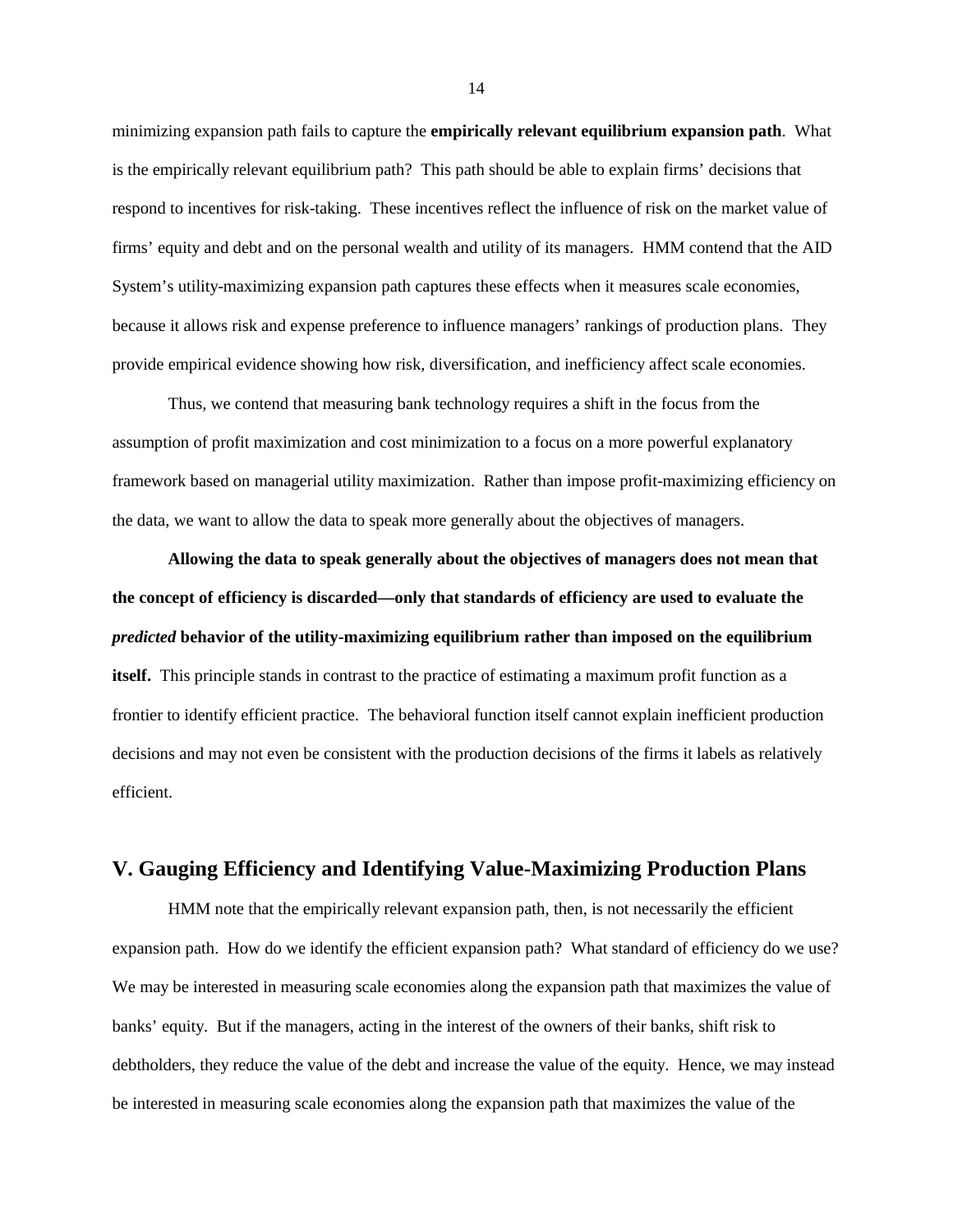banks' assets. And, of course, we may be interested in measuring scale economies along the costminimizing expansion path. Any of these standards could be designated as X-efficiency. Once an efficiency standard is chosen, the question is, how can we identify the **X-efficient expansion path**?

A traditional answer has been to estimate the managers' objective function as a frontier, but this solution, we have argued, may not identify an empirically relevant expansion path—certainly not for the firms that are relatively inefficient by the standard of its objective function. On the other hand, the utilitymaximizing expansion path is more likely to be empirically relevant but not necessarily X-efficient (unless efficiency is defined by the managers' own utility). Since we are not interested in defining efficiency by managers' personal welfare, it makes no sense to estimate the **generalized profit function** of the AID System as a frontier.

We describe the strategy proposed by HMM. HMM identify X-efficient firms by fitting a frontier to the X-measure of performance. They use three measures of efficiency related to the market value of banks. For publicly trade BHCs, one efficiency measure is derived from a stochastic frontier relating the market value of assets to the book value of assets; another efficiency measure is derived from a stochastic frontier relating the market value of equity to the book value of equity.<sup>13</sup> A third efficiency measure can be computed for the full sample of BHCs, regardless of whether they are publicly traded. This measure is derived from a stochastic frontier relating expected profit based on the generalized profit function to market-priced risk. Thus, this efficiency measure indicates the BHC's lost potential profit given its level of profit risk. HLMM (1999) show that the profit predicted by the generalized profit function and a production-based measure of risk (the econometric prediction risk of this profit) are systematically related to the market value of equity for the subsample of publicly traded banks. Hence, this third measure of efficiency is an empirically good measure of market-value efficiency. HMM identify the most efficient quarter of their BHCs using each of these efficiency measures. The utility-maximizing expansion paths of these BHCs are used to approximate the value-maximizing expansion path, and mean scale economies are estimated for these efficient BHCs by asset-size group.

 $13$ These two techniques were developed by Hughes, Lang, Moon, and Pagano (1997) and applied by HLMM (1999) to study the efficiency effects of bank consolidation.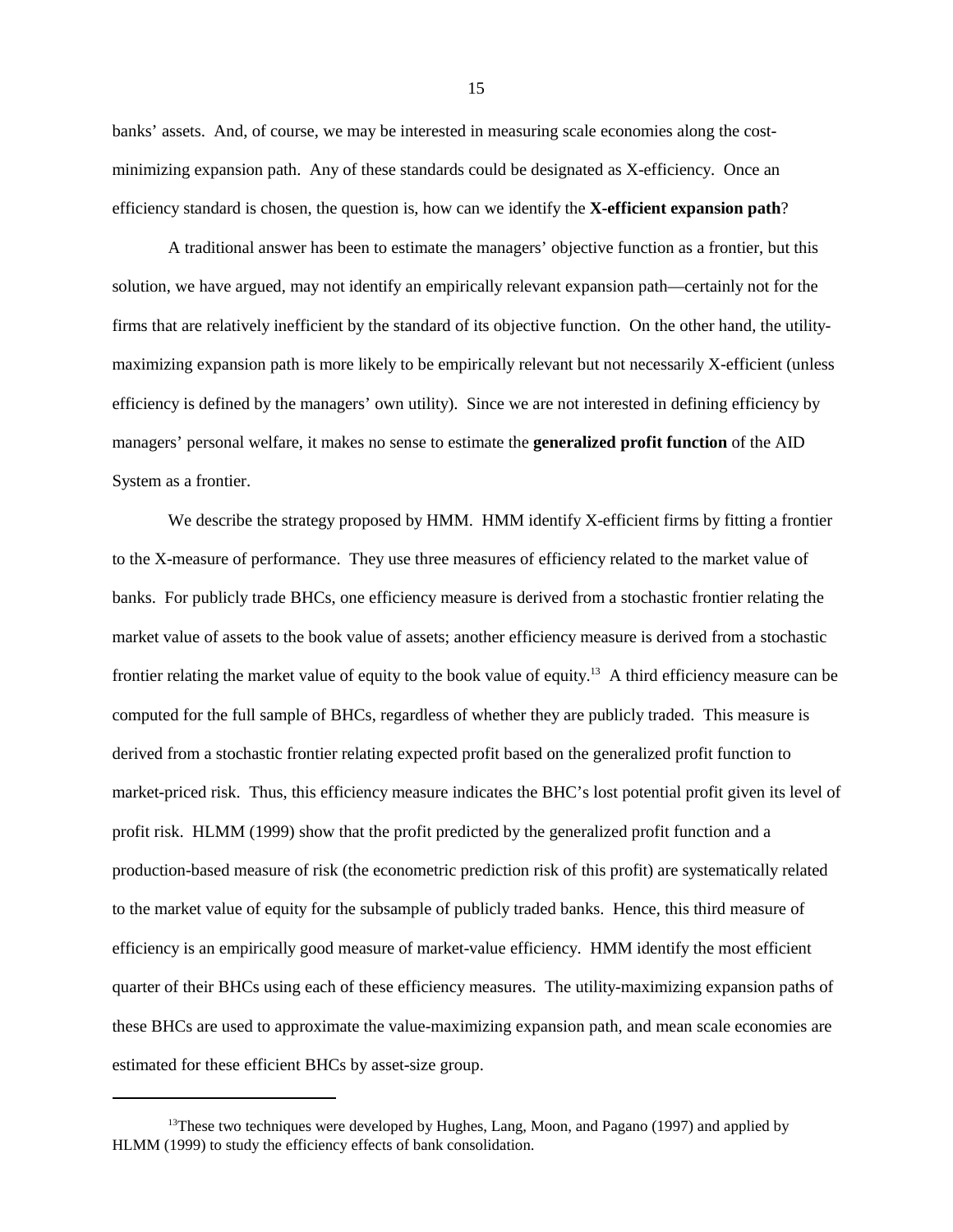#### **A. An Application**

We return now to our empirical application—the estimation of the AID System with 1990 data on large U.S. banks—and apply the methodology of HMM to measure mean scale economies on the valuemaximizing expansion path. First, we compute the third efficiency measure described above for our sample of banks. For each bank we compute its expected return by dividing the profit predicted for the bank from the estimated generalized profit function (2a) by its capital level, *k*. So  $ER = E(p_{\pi} \pi)/k$ . The bank's risk is proxied by the standard error of predicted profit divided by *k*, i.e.,  $RK = S(E(p<sub>p</sub>π))/k$ . Then a stochastic frontier is estimated regressing *ER* on *RK* and *RK* : *2*

(3) 
$$
ER_i = \gamma_0 + \gamma_1 RK_i + \gamma_2 RK_i^2 + \epsilon_i
$$

where  $\epsilon_i = v_i - \mu_i$  is a composite error term, with  $v_i$  normally distributed with a zero mean, and  $\mu_i$  positive and half-normally distributed. Bank *i*'s inefficiency is measured by the conditional mean of  $\mu_i$  given  $\epsilon_i$ ,  $E(\mu_i/\epsilon_i)$ .

Once bank efficiency is measured, we identify the quarter of banks that are most efficient in the sample and in each of the four asset-size quartiles of banks. As in HMM, these banks' utility-maximizing expansion path is considered to approximate the value-maximizing expansion path, and the mean of the estimated scale economies of these banks is considered to approximate scale economies along the valuemaximizing expansion path. As shown in Table 4, the results for the value-maximizing expansion path remain qualitatively similar to the results for the utility-maximizing expansion path, with banks in all size quartiles exhibiting strong scale economies.

#### **VI. Generalizing Efficiency Measurement**

Each of the efficiency techniques described in the previous section has a common general form. Letting  $X_i$  denote a measure of the financial performance of the i-th firm, such as the market value of its assets or its profit predicted by the generalized profit function, and  $G_i$  denote a measure defining the peer group used to compare the i-th firm's financial performance, such as risk or the replacement cost of assets, we can represent this general form by the definition of the stochastic frontier that gives the highest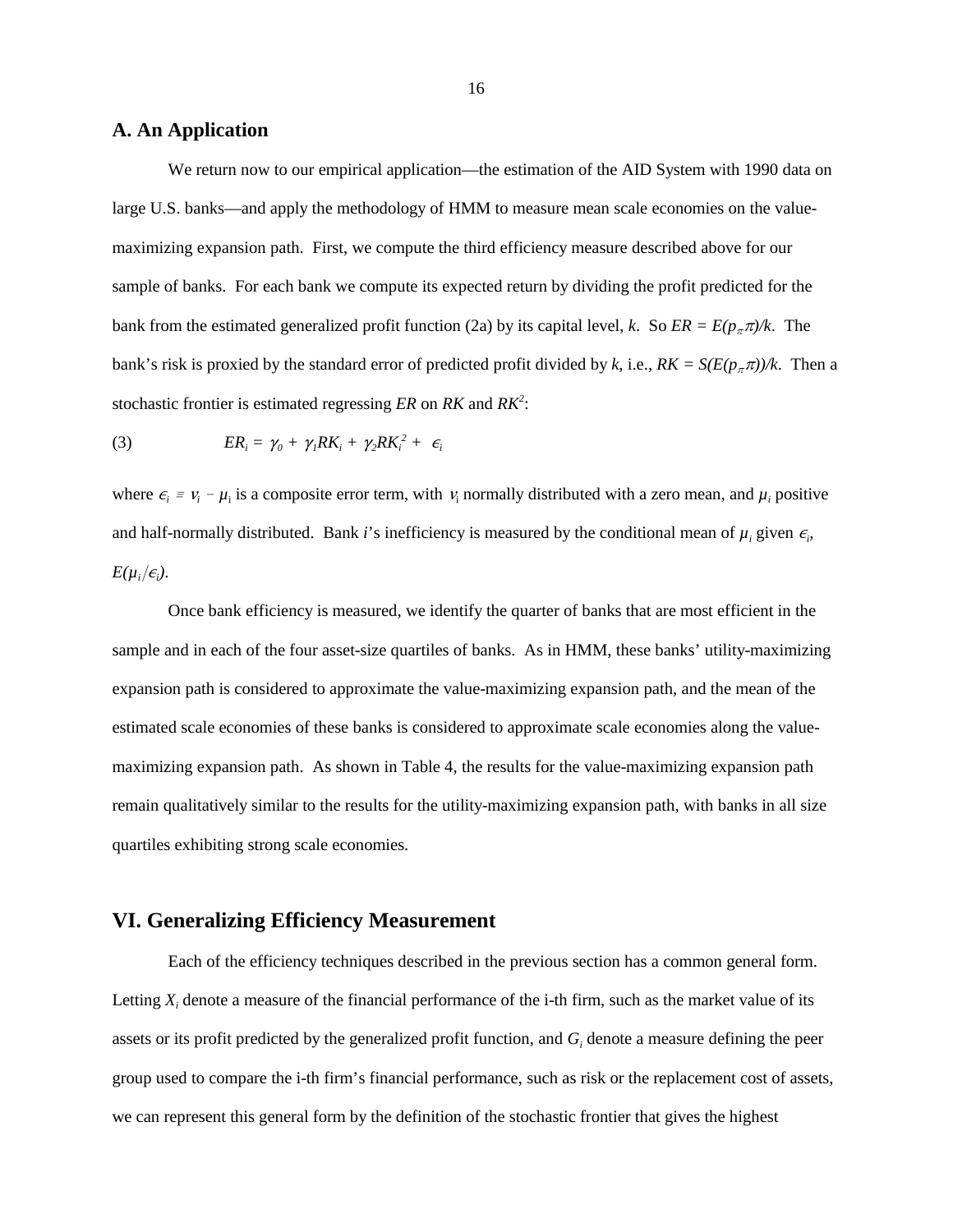potential value of  $X_i$  given  $G_i$ :

(4) 
$$
X_i = \alpha_0 + \alpha_1 G_i + \alpha_2 (G_i)^2 + \epsilon_i
$$

where  $\epsilon_i = v_i - \mu_i$  is an error term composed of two terms:  $v_i$ , which is normally distributed with a zero mean, and  $\mu_i$ , which is positive and half-normally distributed when the frontier is fitted as an upper envelope. The deterministic kernel of the stochastic frontier is  $\left[\alpha_0 + \alpha_1 G_i + \alpha_2 (G_i)^2\right]$ . The i-th bank's inefficiency is measured by the conditional mean of  $\mu_i$  given  $\epsilon_i$ ,  $E(\mu_i/\epsilon_i)$ .

For example, we can measure banks' financial performance, *X*, by their profit predicted by the estimated generalized profit function. The frontier gives the upper envelope of *X*, profit, relative to the peer grouping *G*. What is the appropriate peer grouping? A measure of risk is one candidate, say, for example, the econometric prediction risk of *X*, a measure of the bank's market beta and perhaps its interest rate beta, or a historical measure of the risk of *X*. Since *X* in this case is defined as accounting profit, another peer group could be the level of equity or the level of assets. In the latter case, the frontier defines the maximum potential profit for any given size of the bank, and in the former case, the maximum given the equity investment. If risk defines the peer group, the choice of risk is excluded from the gauge of efficiency. Similarly, if the investment in assets or equity defines peers, their optimality is not taken into account.

The choice of the appropriate measure of financial performance and of peer groupings depends on the objective of the investigation. To measure scale economies along the value-maximizing expansion path, HMM contend that the market-value measure of asset efficiency is well suited to the task because it accounts both for *discounted* profit as well as size of the bank. It answers the question, given the asset size of the bank, what is its highest potential *discounted* profit? Hence, it measures inefficiency due to suboptimal risk as well as suboptimal profit. Its failure to account for inefficiency due to a suboptimal size is no drawback when the objective is to measure scale economies at any given size.

In summary, the AID System and its generalized profit function afford a high level of explanatory generality in modeling production decisions. Although this generality requires the scrapping of the traditional profit function and its associated efficiency techniques, it does not require abandoning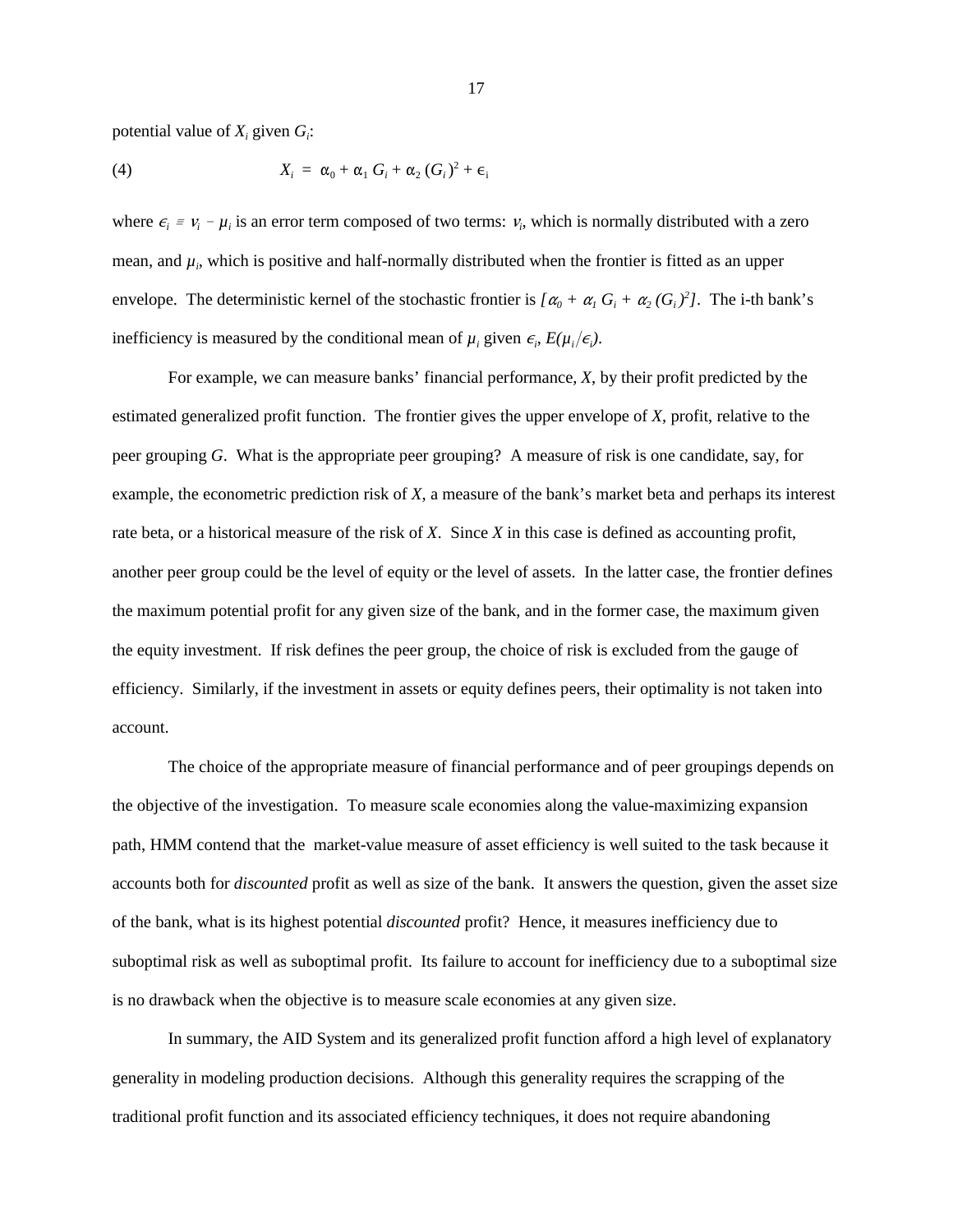efficiency analysis. Instead, it offers a far richer set of efficiency concepts that include a concern for market values of assets and equity. In fact, it allows the same definition of peer groups as the standard maximum profit function fitted as a frontier.

Instead of using the profit predicted by the generalized profit function to fit (4), consider fitting (4) as a maximum profit function. The peer grouping,  $G$ , is a vector of the usual arguments of the maximum profit function. If we use the arguments of the nonstandard maximum profit function, the peer grouping controls for the output vector,  $\bf{y}$ , and the input price vector,  $\bf{w}$ .<sup>14</sup> In this case, peers are defined by the composition of their output vector as well as their input prices, and profit inefficiency due to suboptimal choices of outputs is excluded from the measure of inefficiency. In contrast, if we fit (4) using the profit predicted by the generalized profit function and if we use the same peer grouping as the nonstandard profit function, we obtain a measure of profit efficiency that differs conceptually from that obtained by the maximum profit function in a critically important way: **both banks' predicted profit and the frontier fitted to it are derived from a model of managerial behavior that can potentially explain all observations–inefficient as well as efficient**.

#### **VII. Conclusions**

We have argued for a shift in the focus of modeling production from the traditional assumptions of profit maximization and cost minimization to a more general assumption of managerial utility maximization, and we have suggested more general ways of measuring efficiency that can incorporate a concern for the market value of firms' assets and equity. This shift in focus bridges the gap between the risk-incentives literature in banking that ignores the microeconomics of production and the production literature that ignores the relationship between production decisions and risk.

 $14$  For details of the nonstandard profit function, see Humphrey and Pulley (1997).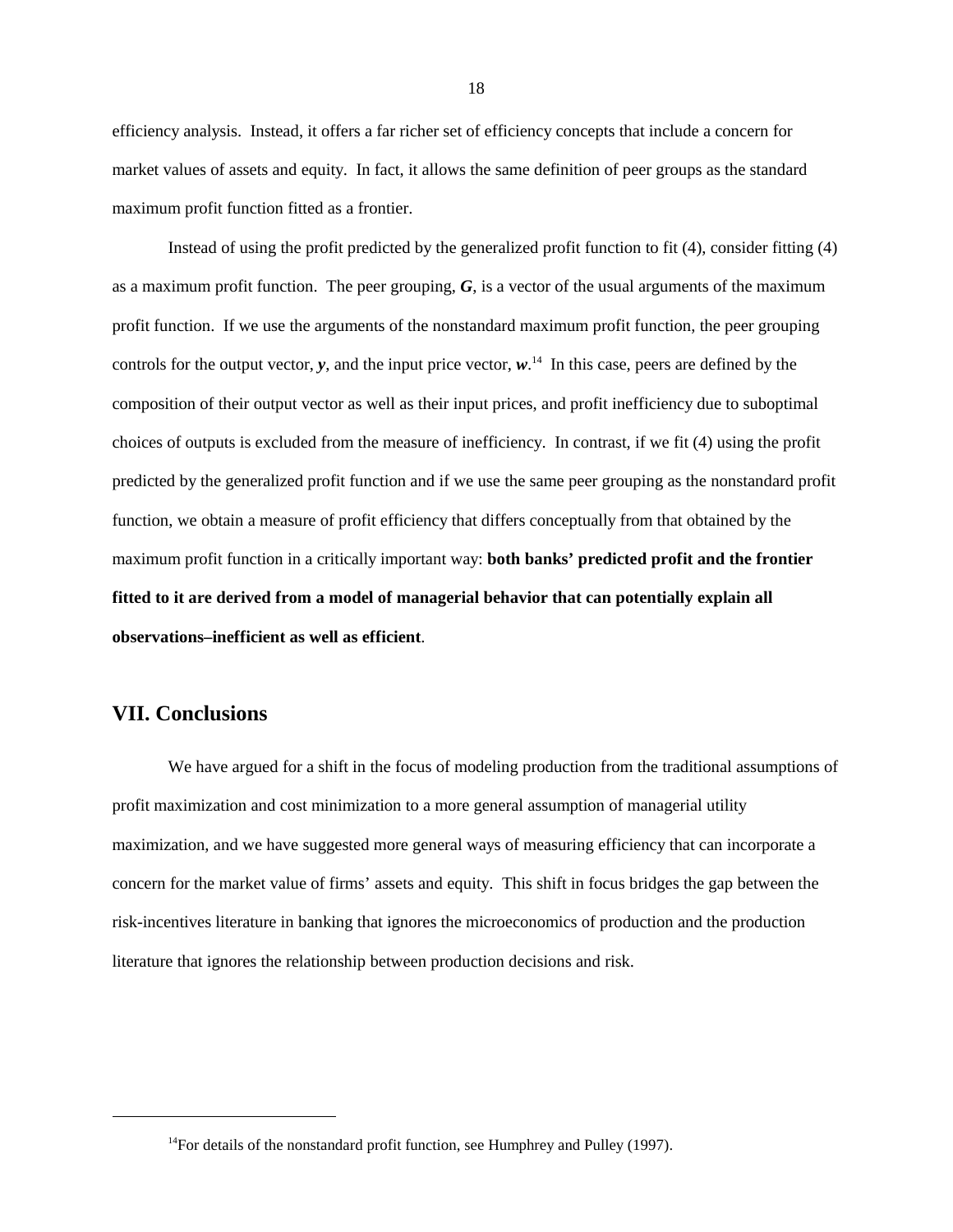#### **Bibliography**

- Berger, Allen N., and Loretta J. Mester, 1997, "Inside the Black Box: What Explains Differences in the Efficiencies of Financial Institutions?" *Journal of Banking and Finance*, 21, 895-947.
- Calomiris, Charles W., and Charles M. Kahn, 1991, "The Role of Demandable Debt in Structuring Optimal Banking Arrangements," *American Economic Review*, 81, 497-513.
- Deaton, Angus, and John Muellbauer, 1980, "An Almost Ideal Demand System," *American Economic Review*, 70, 312-326.
- Demsetz, Rebecca S., Marc R. Saidenberg, and Philip E. Strahan, 1996, "Banks with Something to Lose: The Disciplinary Role of Franchise Value," Federal Reserve Bank of New York *Economic Policy Review*, 2, 1-14.
- DeYoung, Robert, Joseph P. Hughes, and Choon-Geol Moon, "Efficient Risk-Taking and Regulatory Covenant Enforcement in a Deregulated Banking Industry," forthcoming in the *Journal of Economics and Business*.
- Flannery, Mark J., 1994, "Debt Maturity and the Deadweight Cost of Leverage: Optimally Financing Banking Firms," *American Economic Review*, 84, 320-331.
- Gorton, Gary, and Richard Rosen, 1995, "Corporate Control, Portfolio Choice, and the Decline of Banking," *Journal of Finance*, 50, 1377-1420.
- Grossman, Richard S., 1992, "Deposit Insurance, Regulation, and Moral Hazard in the Thrift Industry: Evidence from the 1930's," *American Economic Review*, 82, 800-821.
- Hughes, Joseph P., 1989, "Hospital Cost Functions: The Case Where Revenues Affect Production," Working Paper No. 1990-01, Rutgers University, Department of Economics, November.
- Hughes, Joseph P., 1990, "The Theory and Estimation of Revenue-Driven Costs: The Case of Higher Education," unpublished manuscript, Rutgers University, Department of Economics, February.
- Hughes, Joseph P., 1999, "Incorporating Risk into the Analysis of Production," *Atlantic Economic Journal*, 27:1, 1-23.

Hughes, Joseph P., William Lang, Loretta J. Mester, and Choon-Geol Moon, 1995, "Recovering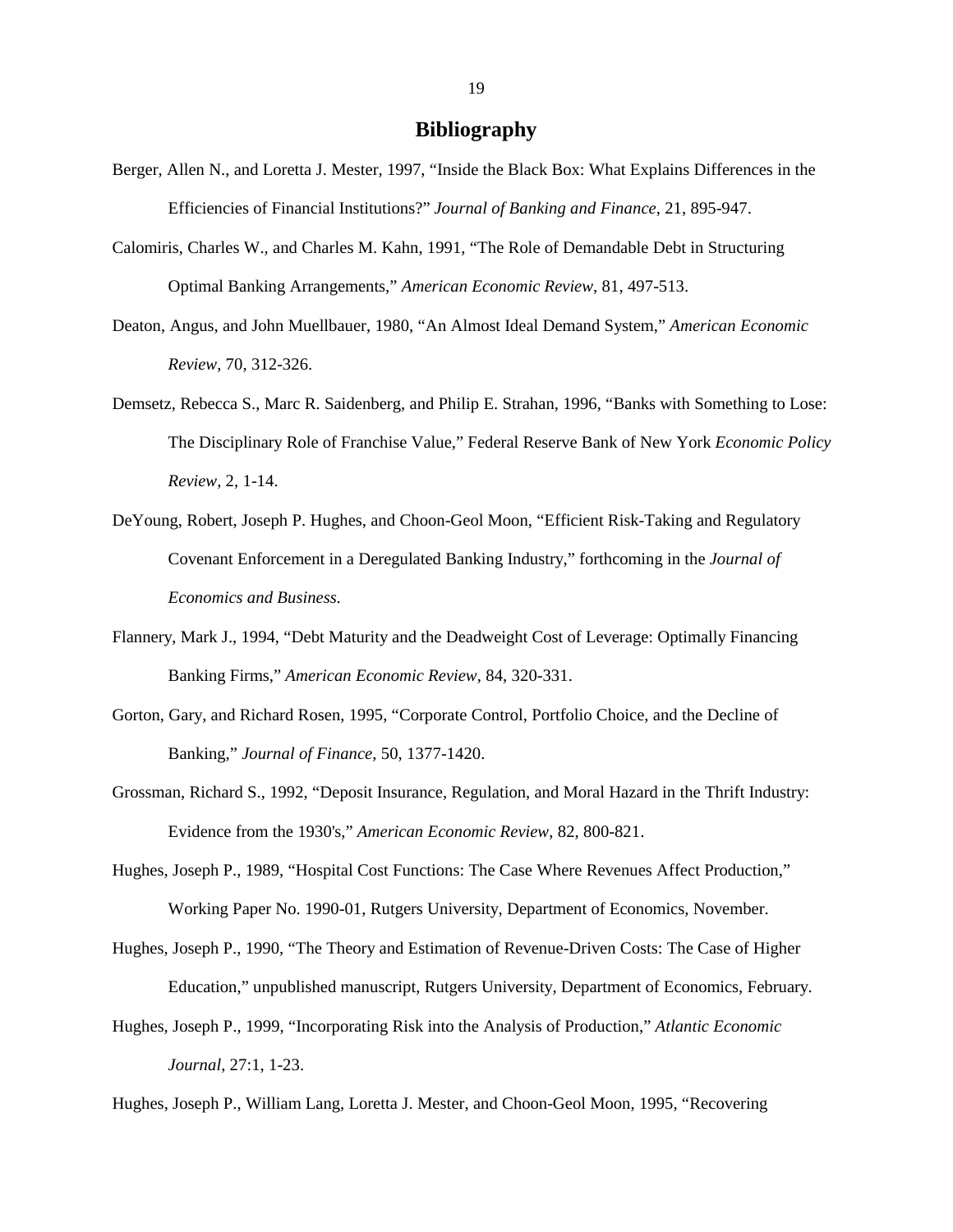Technologies that Account for Generalized Managerial Preferences: An Application to Non-Risk-Neutral Banks," Wharton Financial Institutions Center, Working Paper 95-16 and Federal Reserve Bank of Philadelphia Working Paper No. 95-8/R.

- Hughes, Joseph P., William Lang, Loretta J. Mester, and Choon-Geol Moon, 1996, "Efficient Banking Under Interstate Branching," *Journal of Money, Credit, and Banking*, 28, 1045-1071.
- Hughes, Joseph P., William Lang, Loretta Mester, and Choon-Geol Moon, 1999, "The Dollars and Sense of Bank Consolidation," *Journal of Banking and Finance*, 23, 291-324.
- Hughes, Joseph P., William Lang, Choon-Geol Moon, and Michael Pagano, 1997 (revised 1999), "Measuring the Efficiency of Capital Allocation in Commercial Banking," Federal Reserve Bank of Philadelphia, Working Paper 98-2.
- Hughes, Joseph P., and Loretta J. Mester, 1993, "A Quality and Risk-Adjusted Cost Function for Banks: Evidence on the 'Too-Big-To-Fail' Doctrine," *Journal of Productivity Analysis*, 4, 292-315.
- Hughes, Joseph P., Loretta J. Mester, and Choon-Geol Moon, 2000, "Are Scale Economies in Banking Elusive or Illusive? Evidence Obtained by Incorporating Capital Structure and Risk-Taking into Models of Bank Production," Working Paper, Federal Reserve Bank of Philadelphia.
- Hughes, Joseph P., and Choon-Geol Moon, 1995, "Measuring Bank Efficiency When Managers Trade Return for Reduced Risk," Working Paper, Rutgers University, Department of Economics.
- Humphrey, D.B., and L.B. Pulley, 1997, "Banks' Responses to Deregulation: Profits, Technology, and Efficiency," *Journal of Money, Credit, and Banking*, 29, 73-93.
- Keeley, Michael C., 1990, "Deposit Insurance, Risk, and Market Power in Banking," *American Economic Review*, 80, 1183-1200.
- Marcus, Alan J., 1984, "Deregulation and Bank Financial Policy," *Journal of Banking and Finance*, 8, 557-565.
- Merton, Robert C., 1977, "An Analytic Derivation of the Cost of Deposit Insurance Loan Guarantees," *Journal of Banking and Finance* 1, 3-11.

Modigliani, F., and M.H. Miller, 1958, "The Cost of Capital, Corporation Finance, and the Theory of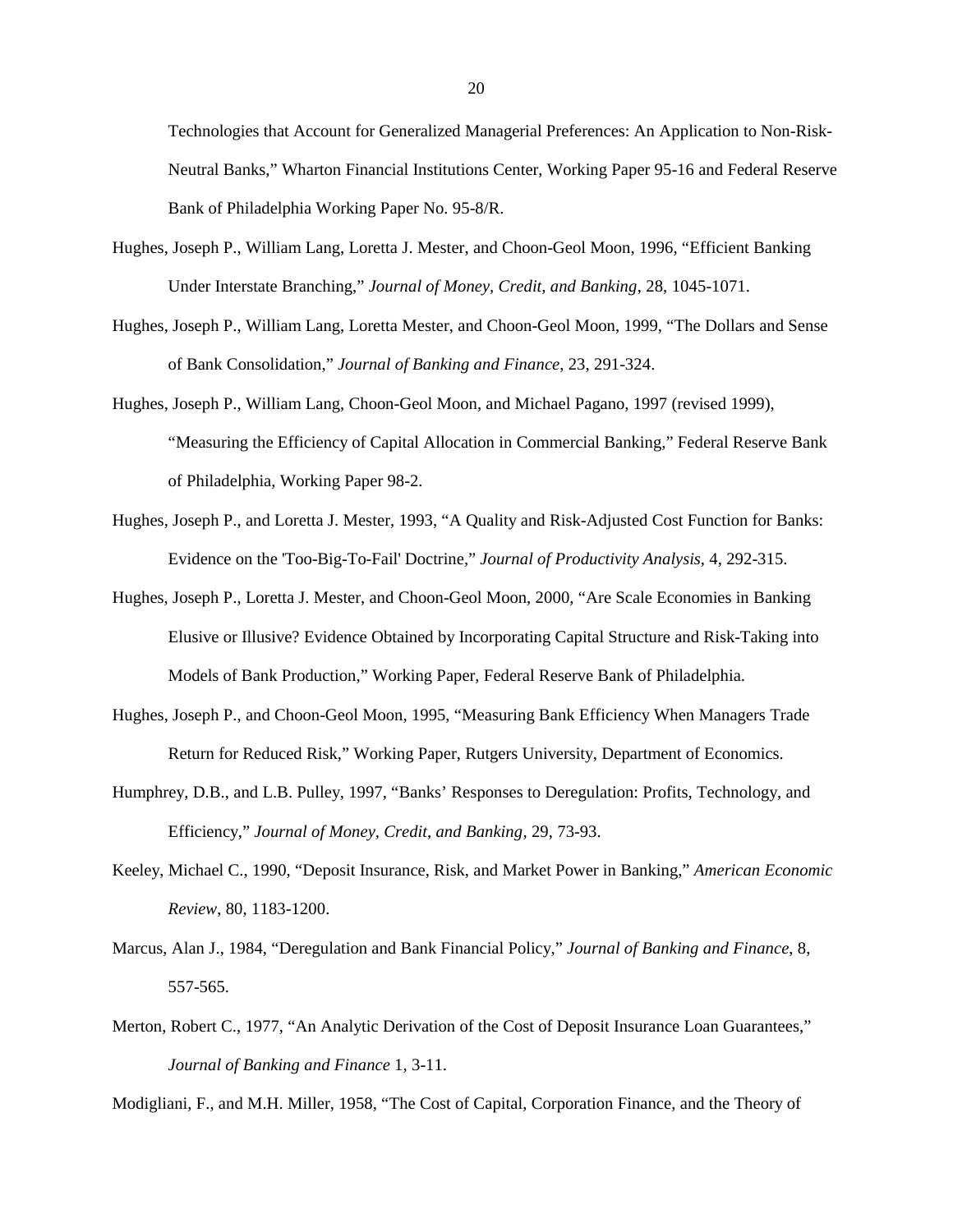Investment," *American Economic Review* 48, 261-297.

- Saunders, Anthony, E. Strock, and N.G. Travlos, 1990, "Ownership Structure, Deregulation, and Bank-Risk-Taking," *Journal of Finance*, 45, 643-654.
- Tufano, Peter, 1996, "Who Manages Risk? An Empirical Examination of Risk Management Practices in the Gold Mining Industry," *Journal of Finance*, 50, 1097-1137.
- van Wissen, Leo and Thomas F. Golob (1992), "A Dynamic Model of Car Fuel-Type Choice and Mobility," *Transportation Research*, 26B, 77-96.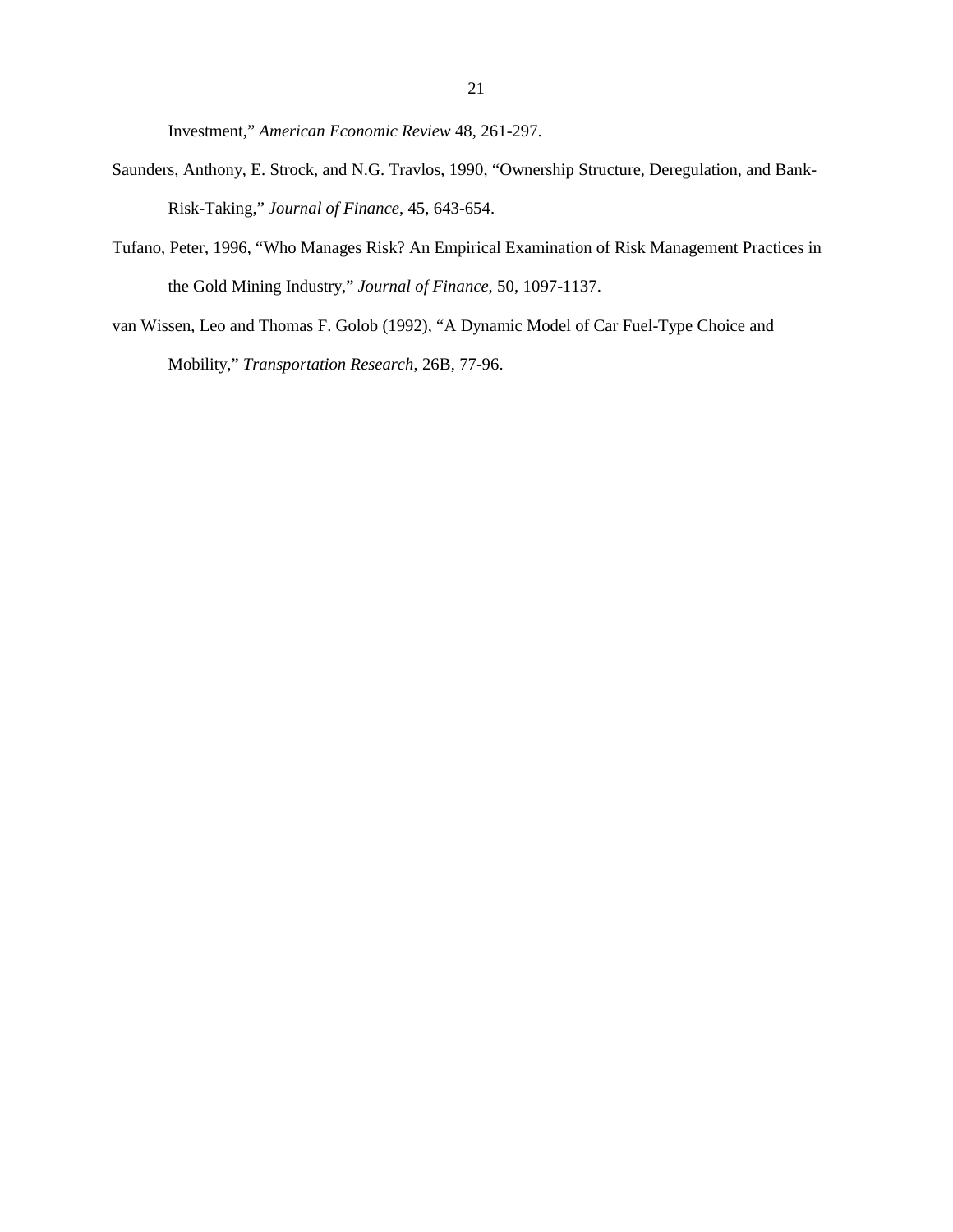#### **Appendix 1**

#### **Data and Definitions of Variables**

We estimate the AID System using data on U.S. banks that reported at least \$1 billion in assets as of the last quarter of 1998. The data are taken from the Consolidated Reports of Condition and Income for the fourth quarters of 1989 and 1990. Banks in unit banking states and special-purpose banks chartered under Delaware's Financial Center Development Act and Consumer Credit Bank Act are excluded from the sample. A total of 286 banks, ranging in size from \$1.025 billion to \$69.612 billion, are included in the data set. The data are summarized in Tables 1 and 2.

We specify five outputs, each measured as the average dollar amount in the fourth quarters of 1989 and 1990:  $y_1$ , real estate loans, including commercial as well as non-commercial;  $y_2$ , commercial and industrial loans, lease financing receivables, and agricultural loans;  $y_3$ , loans to individuals for household, family, and other personal expenditures;  $y_4$ , other loans (such as loans for purchasing and carrying securities, unplanned overdrafts to deposit accounts, loans to nonprofit institutions, and loans to individuals for investment purposes);  $y_5$ , securities, assets in trading accounts, federal funds sold, securities purchased under agreement to resell, and total investment securities.

Equity capital, *k*, is the average amount of equity capital, loan-loss reserves, and subordinated debt in 1990. Hence, it consists of Tier 1 and Tier 2 capital. In addition to equity capital, five other inputs are incorporated into the model:  $x_i$ , labor, whose price,  $w_i$ , is measured by salaries and benefits paid in 1990 divided by the average number of employees in 1990;  $x_2$ , physical capital, whose price,  $w_2$ , is proxied by the ratio of occupancy expense in 1990 to the average dollar value of net bank premises in 1990;  $x<sub>3</sub>$ , insured deposits, whose price,  $w_3$ , is computed as the ratio of interest paid in 1990 on deposits under \$100,000, net of service charges received by the bank, to the average dollar amount of interest-bearing deposits net of CDs over \$100,000;  $x_4$ , other borrowed money, whose price,  $w_4$ , is the ratio of the total expense of federal funds purchased, securities sold under agreement to repurchase, obligations to the U.S. Treasury, and other borrowed money in 1990 to the average amount of these funds in 1990; and  $x<sub>5</sub>$ ,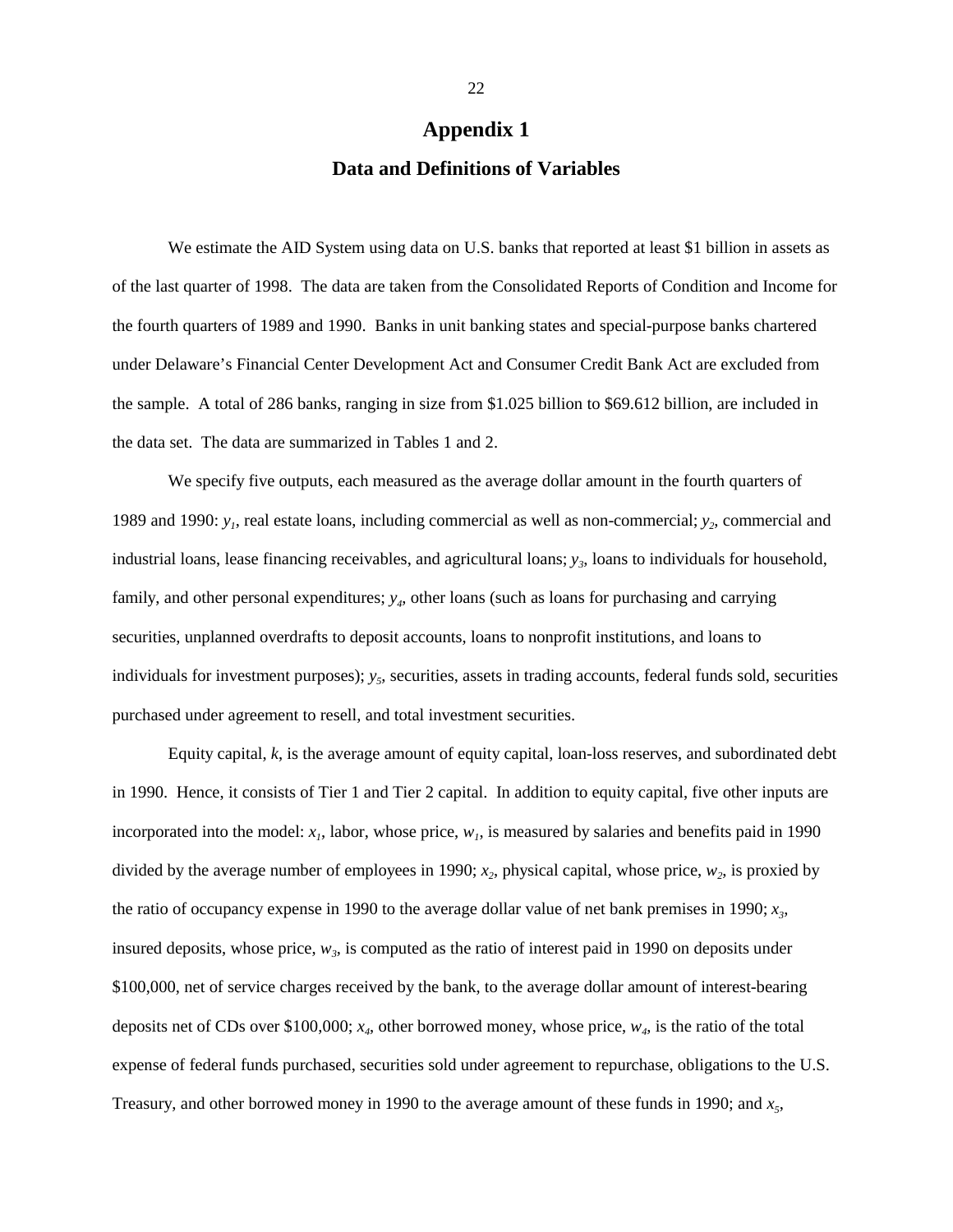uninsured deposits, whose price,  $w_5$ , is the ratio of the interest expense in 1990 of deposits over \$100,000 to the average amount of those deposits.

Although some formulations have *assumed* that deposits are outputs, Hughes and Mester (1993) derive a test for determining whether deposits are inputs or outputs.<sup>15</sup> In their data set, which is very similar to the one here, they conclude that *insured and uninsured deposits are inputs*. Hughes, Mester, and Moon (2000) reach the same conclusion with later data on highest-level BHCs. Thus, we treat them as inputs here as well.

The amount of nonperforming loans, *n*, is measured by the sum of the average level of loans past due 90 days or more and still accruing interest and the average level of nonaccruing loans. The price or yield, *pi* , on the i-th output is measured by the ratio of total interest income from the i-th output to the average amount of the i-th output that is accruing interest. This price is not just a component of revenue. Its magnitude relative to the risk-free rate indicates the risk premium incurred by the output and, hence, suggests the average quality of the asset. To reduce the number of parameters to be estimated, the vector of output prices is replaced by the weighted average of output prices,  $\tilde{p} = \sum_i p_i (y / \sum_j y_j)$ .

The variable, *m*, is measured by the amount of noninterest income received in 1990. Revenue is the sum,  $p \cdot y + m$ . The variable, *t*, is the tax rate on profit. For each bank, It is the sum of the federal tax rate, which does not vary across banks and the state tax rate in the state in which the bank is headquartered. The federal tax rate is 34% and state tax rates are obtained from *The Book of the States*, published by the Council of State Governments, and from *Significant Aspects of Fiscal Federalism*, published by the U.S. Advisory Commission on Intergovernmental Relations. Once *t* is constructed, we construct the price of a dollar of after-tax profit in terms of before-tax dollars as  $p_{\pi} = 1/(1-t)$ .

<sup>&</sup>lt;sup>15</sup>Hughes and Mester (1993) show that when deposits are inputs (outputs), variable cost (i.e., the cost of all nondeposit inputs) will be decreasing (increasing) in the level of deposits.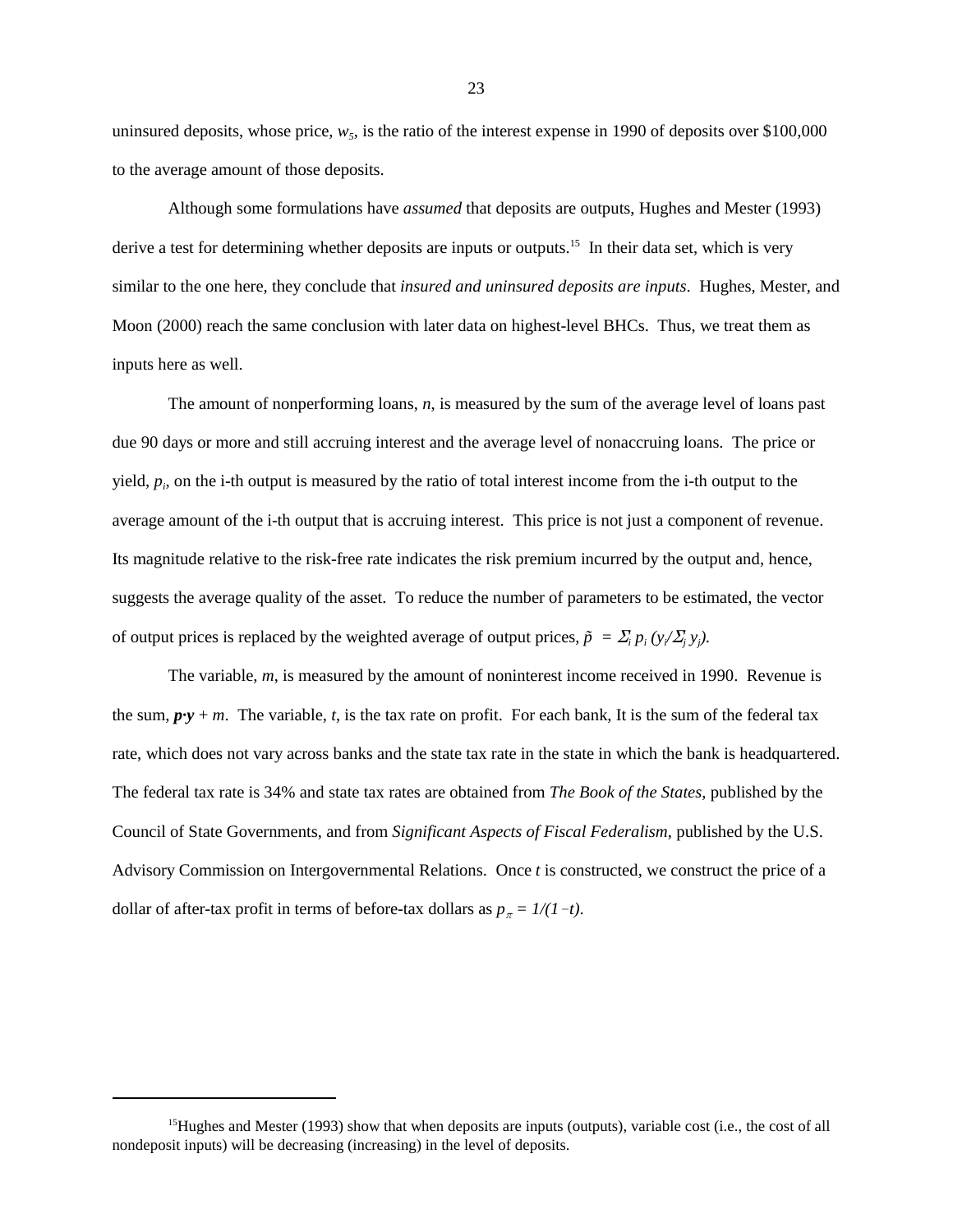#### **Appendix 2**

#### **Empirical Model and Estimation**

The model we estimate comprises the profit share equation (2a), the input share equations (2b), and the first-order condition for the optimal level of equity capital, *k*, which is a conditioning argument in the share equation. The profit and input demand functions are shares expressed as shares of total revenue,  $p y + m$ , and sum to one. They are derived by applying Shephard's Lemma to the managerial expenditure function, which is dual to the utility maximization problem (1a-1c). Thus, the model to be estimated is:

(A2.1) 
$$
\frac{p_{\pi}\pi}{p \cdot y + m} = \frac{\partial \ln P}{\partial \ln p_{\pi}} + \mu [\ln(p \cdot y + m) - \ln P].
$$

(A2.2) 
$$
\frac{w_i x_i}{p \cdot y + m} = \frac{\partial \ln P}{\partial \ln w_i} + v_i [\ln(p \cdot y + m) - \ln P] \quad \forall i
$$

(A2.3)

\n
$$
\frac{\partial V(\cdot)}{\partial k} = \frac{\partial V(\cdot)}{\partial \ln k} \frac{\partial \ln k}{\partial k} = 0,
$$

where  $\ln \mathbf{P} = \alpha_0 + \sum_i \alpha_i \ln z_i + (\frac{1}{2}) \sum_i \sum_j \alpha_{ij} \ln z_i \ln z_j$ , and  $z = (y, n, v, k)$ , and  $v = (w, p, r, p_\pi)$ , and

(A2.4) 
$$
V(\cdot) = \frac{\ln(\mathbf{p} \cdot \mathbf{y} + m) - \ln P}{\beta_0 \left( \prod_i y_i^{\beta_i} \right) \left( \prod_j w_i^{\nu_j} \right) p_{\pi}^{\mu} k^{\kappa}}
$$

As discussed in Appendix 1, to save on degrees of freedom, we replaced the vector of output prices, *p*, with the weighted-average output price,  $\tilde{p} = \sum_i p_i (y_i / \sum_j y_j)$ . The risk-free rate, r, is the same for all banks, so it is not included is the estimating equations. Thus, written out, the equations to be estimated are: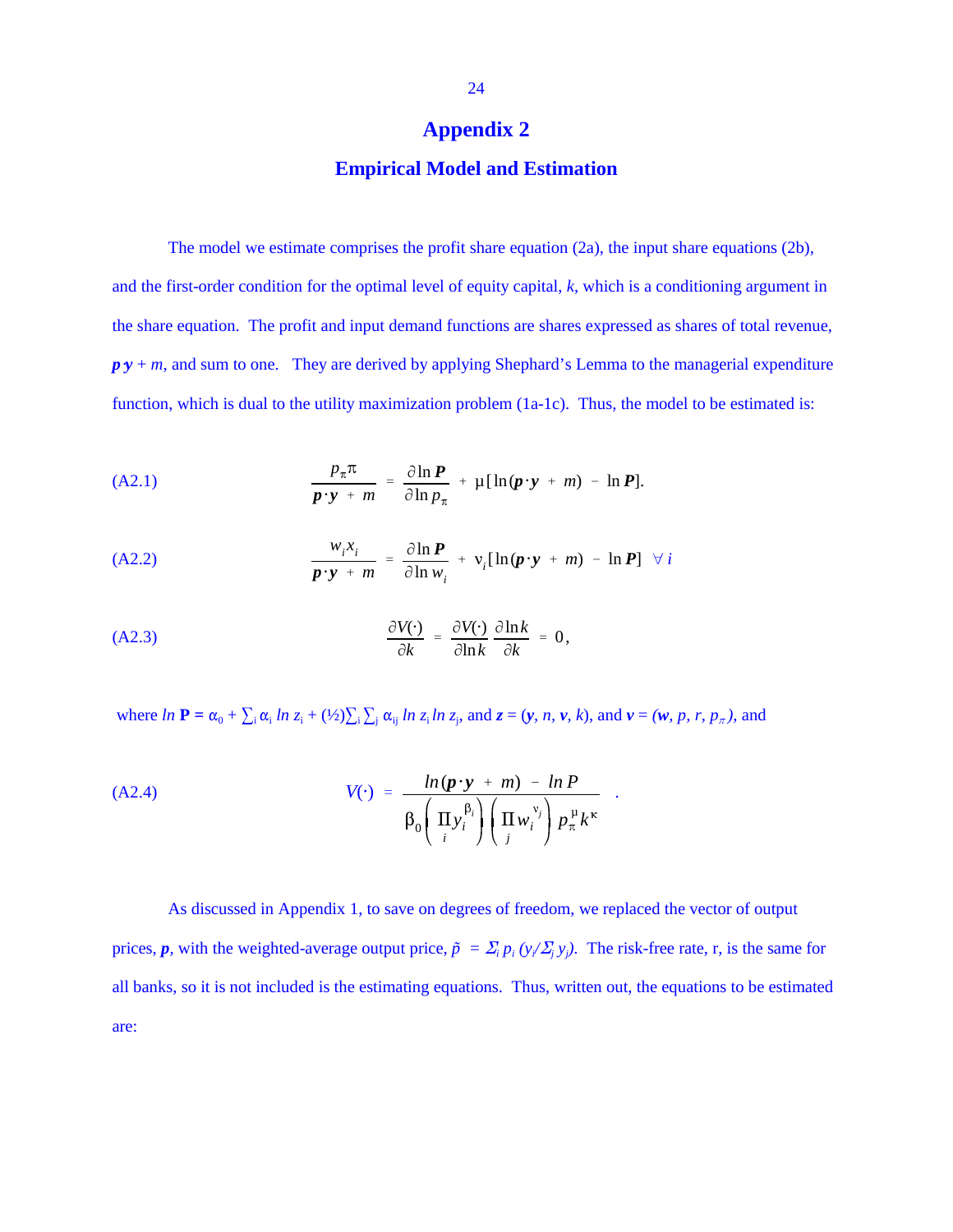(A2.1')  
\n
$$
\frac{p_{\pi}\pi}{p \cdot y + m} = \eta_{\pi} + \eta_{\pi\pi}\ln p_{\pi} + \psi_{p\pi}\ln \tilde{p} + \sum_{j} \gamma_{j\pi}\ln y_{j} + \sum_{s} \omega_{s\pi}\ln w_{s}
$$
\n
$$
+ \eta_{\pi n}\ln n + \eta_{\pi k}\ln k
$$
\n
$$
+ \mu[\ln(p \cdot y + m) - \ln P]
$$

(A2.2')  
\n
$$
\frac{w_i x_i}{p \cdot y + m} = \omega_i + \sum_s \omega_{si} \ln w_s + \phi_{pi} \ln \tilde{p} + \sum_j \gamma_{ji} \ln y_j + \omega_{\pi i} \ln p_{\pi}
$$
\n
$$
+ \omega_{in} \ln n + \omega_{ik} \ln k
$$
\n
$$
+ \gamma_i [\ln (p \cdot y + m) - \ln P]
$$

(A2.3')  
\n
$$
\rho + \rho_{kk} \ln k + \psi_{pk} \ln \tilde{p} + \sum_{j} \gamma_{jk} \ln y_{j} + \sum_{s} \omega_{sk} \ln w_{s} + \eta_{\pi k} \ln p_{\pi}
$$
\n
$$
+ \vartheta_{nk} \ln n + \kappa [\ln(\pmb{p} \cdot \pmb{y} + \pmb{m}) - \ln P] = 0
$$

where

$$
\ln P = \alpha_0 + \alpha_p \ln \tilde{p} + \sum_i \delta_i \ln y_i + \sum_i \omega_j \ln w_j
$$
  
+  $\eta_{\pi} \ln p_{\pi} + \vartheta \ln n + \rho \ln k + \frac{1}{2} \alpha_{pp} (\ln \tilde{p})^2 + \frac{1}{2} \sum_i \sum_j \delta_{ij} \ln y_i \ln y_j$   
+  $\frac{1}{2} \sum_s \sum_t \omega_{ij}^* \ln w_s \ln w_t + \frac{1}{2} \eta_{\pi \pi} (\ln p_{\pi})^2$   
+  $\frac{1}{2} \vartheta_{nn} (\ln n)^2 + \frac{1}{2} \rho_{kk} (\ln k)^2$   
+  $\sum_j \theta_{pj} \ln \tilde{p} \ln y_j + \sum_s \varphi_{ps} \ln \tilde{p} \ln w_s + \psi_{pn} \ln \tilde{p} \ln p_{\pi}$   
+  $\psi_{pn} \ln \tilde{p} \ln n + \psi_{pk} \ln \tilde{p} \ln k$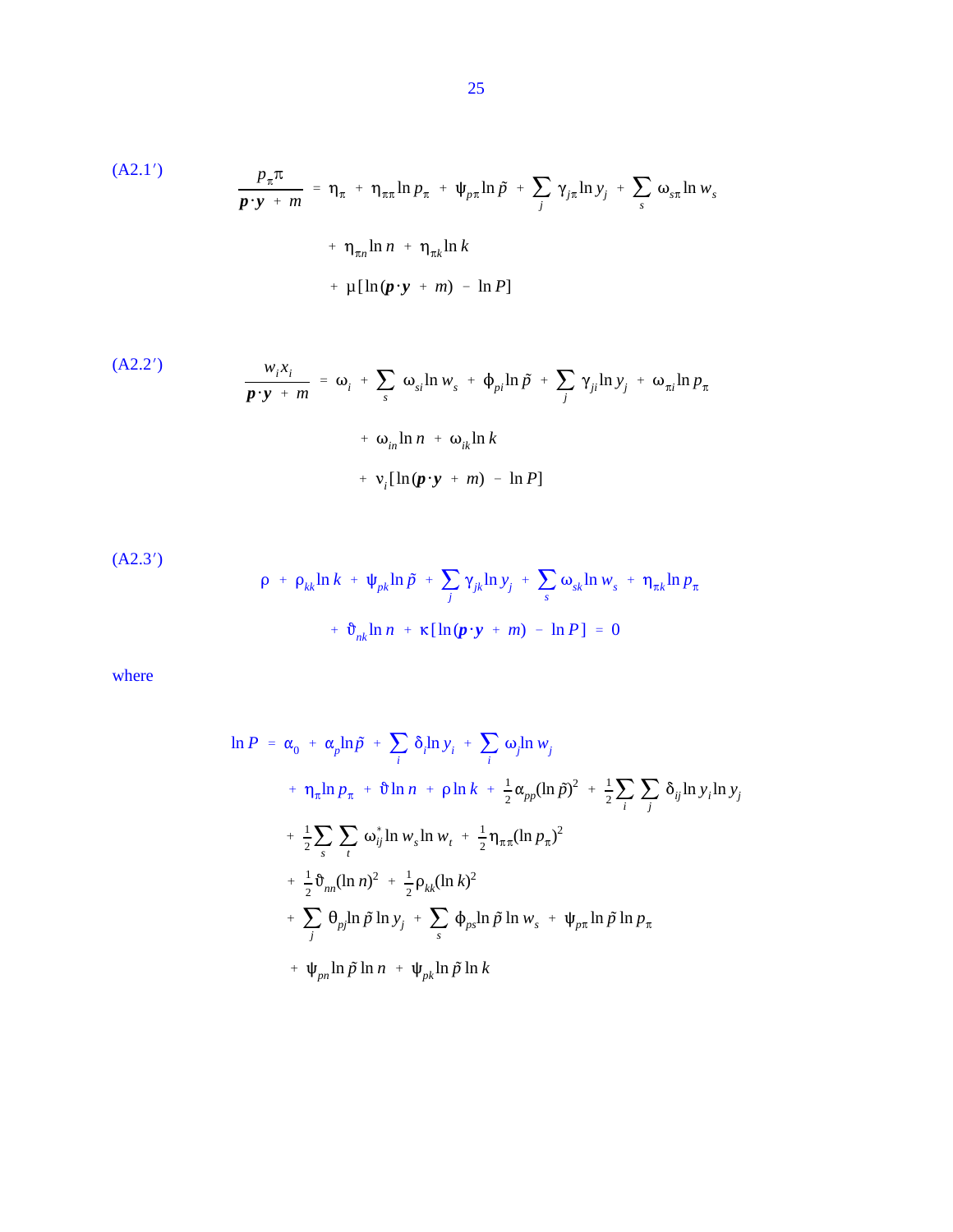+
$$
\sum_{j} \sum_{s} \gamma_{js} \ln y_{j} \ln w_{s} + \sum_{j} \gamma_{jn} \ln y_{j} \ln p_{\pi}
$$
  
+
$$
\sum_{j} \gamma_{jn} \ln y_{j} \ln n + \sum_{j} \gamma_{jk} \ln y_{j} \ln k
$$
  
+
$$
\frac{1}{2} \sum_{s} \omega_{s\pi}^{*} \ln w_{s} \ln p_{\pi} + \frac{1}{2} \sum_{s} \omega_{\pi s}^{*} \ln p_{\pi} \ln w_{s}
$$
  
+
$$
\sum_{s} \omega_{sn} \ln w_{s} \ln n + \sum_{s} \omega_{sk} \ln w_{s} \ln k
$$
  
+
$$
\eta_{\pi n} \ln p_{\pi} \ln n + \eta_{\pi k} \ln p_{\pi} \ln k
$$
  
+
$$
\tau_{rk} \ln r \ln k + \vartheta_{nk} \ln n \ln k,
$$

$$
\omega_{si} = \frac{1}{2}(\omega_{si}^* + \omega_{is}^*) = \omega_{is} \text{ and } \omega_{s\pi} = \frac{1}{2}(\omega_{s\pi}^* + \omega_{\pi s}^*) = \omega_{\pi s},
$$

and  $p_{\pi} = 1/(1-t)$ .

We impose several conditions on the parameters of the model. Symmetry requires that

$$
(S1) \delta_{ij} = \delta_{ji} \ \forall \ i,j, \qquad (S2) \ \omega_{s\pi} = \omega_{\pi s} \ \forall \ s, \qquad \text{and} \ (S3) \ \omega_{si} = \omega_{is} \ \forall \ s,i.
$$

(S1) must be imposed in the estimation of the share equations, since the constituent coefficients cannot be separately identified. However, (S2) and (S3) involve coefficients of prices that are used by Shephard's lemma to obtain the share equations. Consequently, they appear in separate share equations and are, thus, identifiable. It is a judgment call as to whether one imposes these symmetry conditions or not. In the consumer demand literature they are typically not imposed, and we follow that tact here.

The input and profit revenue share equations sum to one, which implies the following adding up conditions:

| $(A1)\Sigma_i\omega_i + \eta_{\pi} = 1,$              | (A2) $\Sigma_i \omega_{si} + \omega_{s\pi} = 0$ , $\forall$ s, |
|-------------------------------------------------------|----------------------------------------------------------------|
| $(A3)$ $\Sigma_i$ $\phi_{pi}$ + $\psi_{p\pi}$ = 0,    | (A4) $\Sigma_i \gamma_{ji} + \gamma_{j\pi} = 0 \ \forall j$ ,  |
| $(A5)\Sigma_i\omega_{\pi i} + \eta_{\pi\pi} = 0,$     | $(A6)$ $\Sigma_i$ $\omega_{ir}$ + $\eta_{\pi r}$ = 0,          |
| $(A7)$ $\Sigma_i$ $\omega_{ik}$ + $\eta_{\pi k}$ = 0, | (A8) $\Sigma_i$ $\omega_{in}$ + $\eta_{\pi n}$ = 0, and        |
| (A9) $\Sigma v_i + \mu = 0$ .                         |                                                                |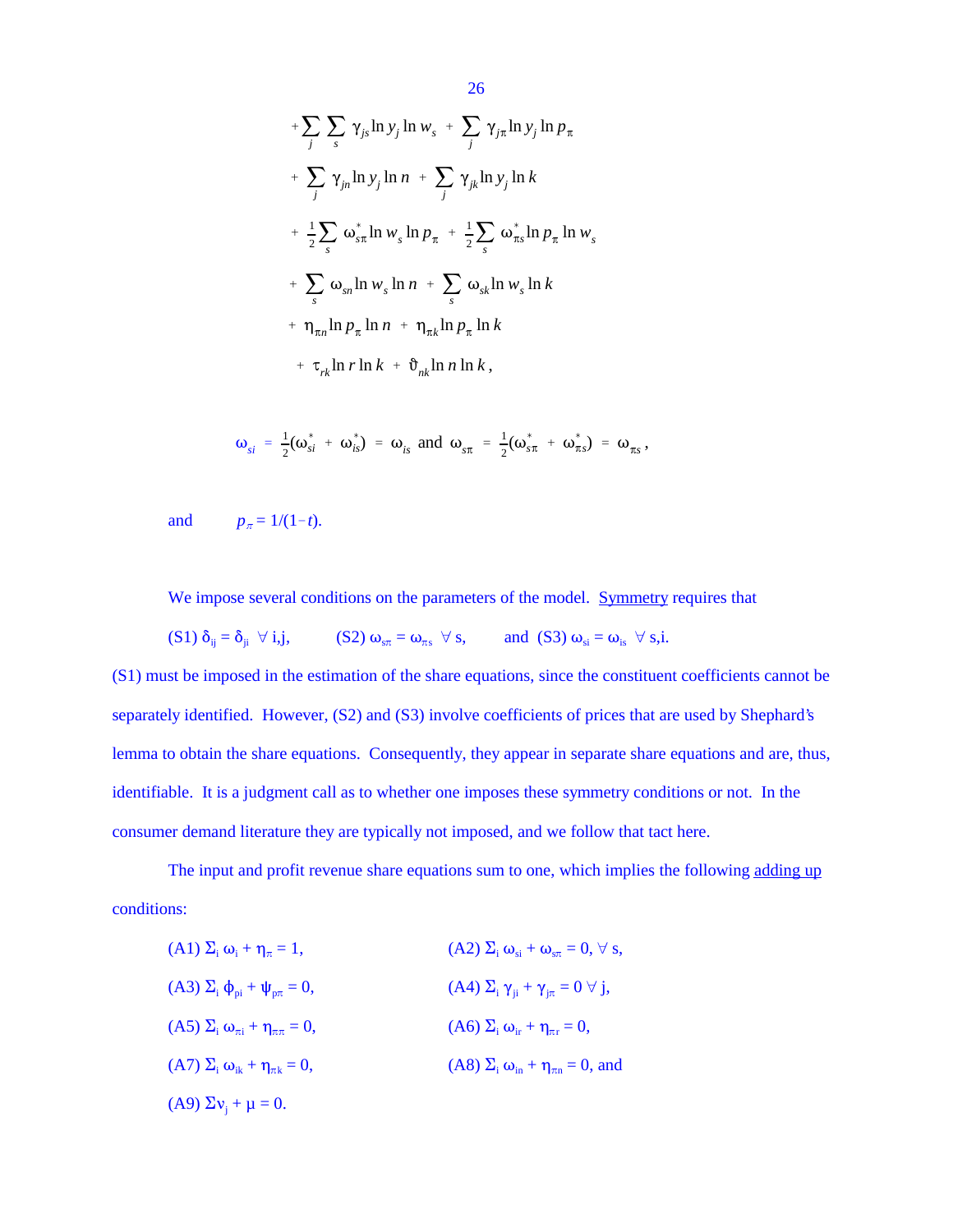Notice that (A6) contains coefficients on variables involving the risk-free rate, *r*. These coefficients are not estimated, since *r* does not vary across banks, so condition (A6) is not imposed in the estimation.

The input and profit share equations are <u>homogeneous of degree zero</u> in  $(w, \tilde{p}, r, p<sub>n</sub>)$ , which implies the following conditions:

(H1) 
$$
\Sigma v_j + \mu = 0
$$
,  
\n(H2)  $\alpha_p + \Sigma \omega_j + \eta_{\pi} + \tau = 1$ ,  
\n(H3)  $\alpha_{pp} + \Sigma_t \phi_{pt} + \psi_{pr} + \psi_{p\pi} = 0$ ,  
\n(H4)  $\phi_{pt} + \Sigma_s \omega_{st} + \omega_{tr} + \omega_{\pi t} = 0 \forall t$ ,  
\n(H5)  $\tau_{rr} + \psi_{pr} + \Sigma_s \omega_{sr} + \eta_{\pi r} = 0$ ,  
\n(H6)  $\theta_{pj} + \Sigma_t \gamma_{jt} + \gamma_{j\pi} + \gamma_{jr} = 0 \forall j$ ,  
\n(H7)  $\eta_{\pi\pi} + \psi_{p\pi} + \Sigma_s \omega_{s\pi} + \eta_{\pi r} = 0$   
\n(H8)  $\psi_{pn} + \Sigma_s \omega_{sn} + \tau_m + \eta_{\pi n} = 0$ ,  
\n(H9)  $\psi_{pk} + \Sigma_s \omega_{sk} + \tau_{rk} + \eta_{\pi k} = 0$ , and  
\n(H10)  $\frac{1}{2}\alpha_{pp} + \frac{1}{2}\Sigma_s \Sigma_t \omega_{st} + \Sigma_t \phi_{pt} + \frac{1}{2}\tau_{rr}$   
\n $+ \frac{1}{2}\eta_{\pi\pi} + \psi_{pr} + \psi_{pr} + \Sigma_s \omega_{sr}$   
\n $+ \frac{1}{2}\Sigma_s \omega_{ss} + \gamma_{\pi r} = 0$ .

Note that the only homogeneity condition imposed in the estimation is (H1), which is equivalent to the adding-up condition (A9). The other homogeneity conditions contain coefficients on variables involving the risk-free rate, *r*. These coefficients are not estimated, since *r* does not vary across banks, but the homogeneity conditions can be used to recover these coefficients.

To summarize: in estimating the model, we imposed  $(S1)$ ,  $(A1)$ - $(A5)$ ,  $(A7)$ - $(A8)$ , and  $(A9) \equiv (H1)$ . The adding-up constraint (A6) amends the homogeneity constraint (H5), so that the last two terms of (H5) drop out. The homogeneity conditions (H2)-(H10) are then used to recover the parameters on variables involving the risk-free rate, *r*, which does not vary over the cross-section of banks.

We estimated the model using nonlinear two-stage least squares, a generalized method of moments. Starting values were obtained by setting the constant terms,  $\omega_i$ , in the input share equations at the average value of the input share across banks in the sample, the constant term,  $\eta_{\pi}$ , in the profit share equation at the average value of the profit share across banks in the sample, and all other parameters in the input share, profit share, and equity capital demand equation equal to zero.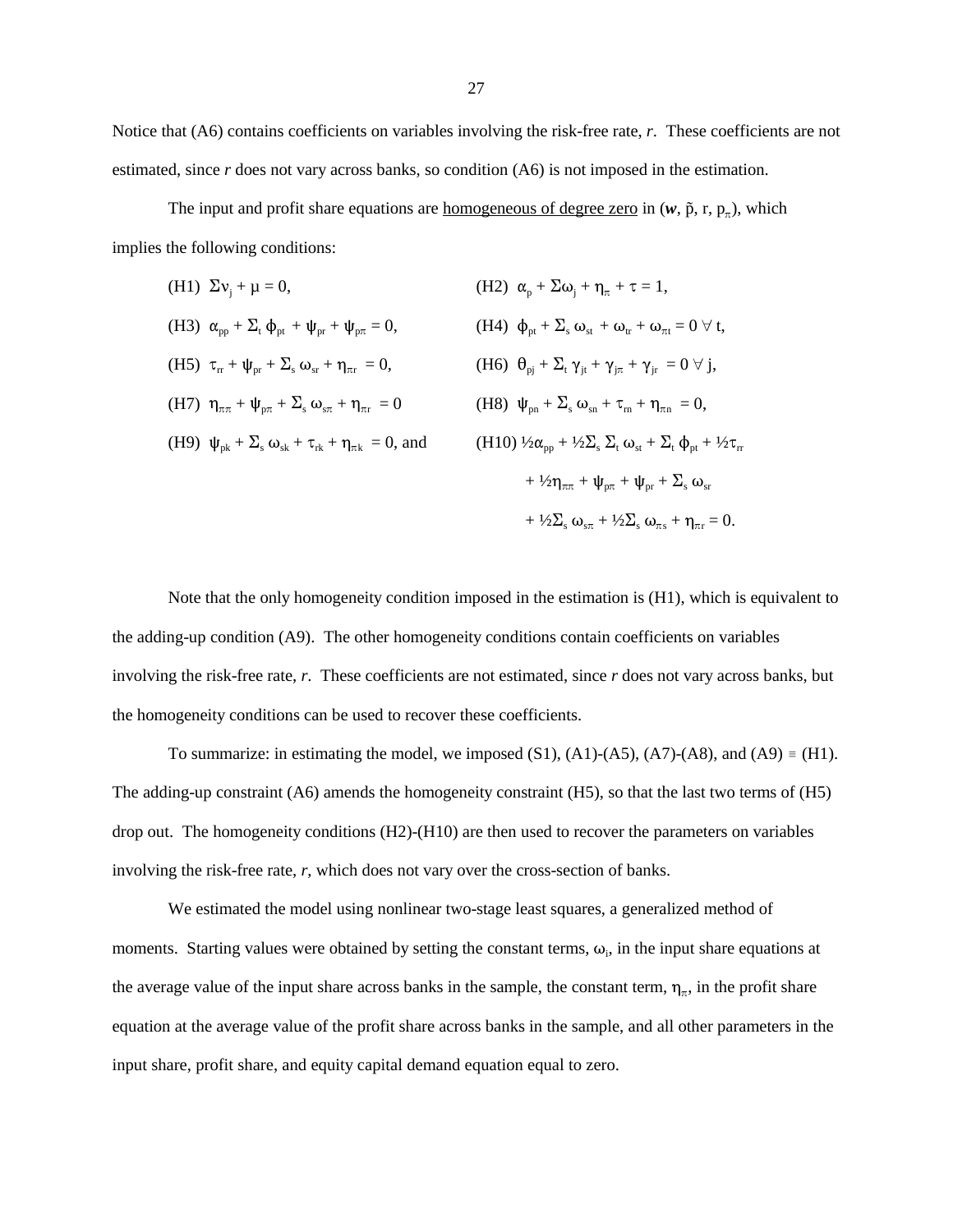| variable                                           | sample mean | sample std. dev. | minimum    | maximum     |
|----------------------------------------------------|-------------|------------------|------------|-------------|
| $y_1$ †                                            | 1490521.75  | 2739095.05       | 1038.50    | 26541000.00 |
| $y_2$ †                                            | 1606152.95  | 3114969.78       | 15956.00   | 23962500.00 |
| $y_3$ †                                            | 672172.08   | 1070269.29       | 8762.50    | 11781500.00 |
| $y_4$ †                                            | 470269.42   | 1486811.00       | 713.00     | 11868570.50 |
| $y_5$ †                                            | 1326574.19  | 2232463.87       | 13549.50   | 20454834.50 |
| $p_1$ ‡                                            | 0.109       | 0.017            | 0.026      | 0.205       |
| $\mathbf{p}_2$ ‡                                   | 0.107       | 0.020            | 0.022      | 0.187       |
| $\mathbf{p}_3$ ‡                                   | 0.123       | 0.027            | 0.028      | 0.279       |
| $p_4$ ‡                                            | 0.085       | 0.065            | 0.001      | 0.533       |
| $\mathbf{p}_5$ ‡                                   | 0.088       | 0.014            | 0.055      | 0.174       |
| p‡                                                 | 0.104       | 0.011            | 0.064      | 0.161       |
| $W_1\P$                                            | 33.092      | 9.857            | 18.140     | 92.178      |
| $w_2$ $\ddagger$                                   | 0.396       | 0.178            | 0.116      | 1.378       |
| $W_3$ ‡                                            | 0.060       | 0.009            | 0.028      | 0.108       |
| $W_4$ :                                            | 0.087       | 0.033            | 0.039      | 0.350       |
| $w_5$ ‡                                            | 0.081       | 0.017            | 0.027      | 0.233       |
| $\mathbf{p}_{\pi}\ddagger$                         | 1.664       | 0.112            | 1.515      | 1.871       |
| $\mathbf{s}_1$                                     | 0.146       | 0.041            | 0.043      | 0.309       |
| $\mathbf{S}_2$                                     | 0.050       | 0.018            | 0.011      | 0.141       |
| $S_3$                                              | 0.277       | 0.095            | 0.010      | 0.542       |
| $\mathbf{S}_4$                                     | 0.101       | 0.076            | 0.004      | 0.469       |
| $\mathbf{s}_5$                                     | 0.314       | 0.128            | 0.109      | 1.208       |
| $\mathbf{S}_{\pi}$                                 | 0.337       | 0.071            | 0.122      | 0.749       |
| $\mathbf{p}_{\pi}$ $\pi$ †                         | 223763.03   | 360436.38        | 17125.04   | 3116164.55  |
| $\mathbf{p} \cdot \mathbf{y} + \mathbf{m} \dagger$ | 667979.16   | 1020863.51       | 90000.55   | 8419110.74  |
| $\mathbf{n}^+$                                     | 157495.47   | 387914.46        | 1254.00    | 3629843.00  |
| kt                                                 | 561765.95   | 1069979.99       | 69516.50   | 8787000.00  |
| m†                                                 | 124239.66   | 277310.33        | 488.00     | 2060000.00  |
| total assets†                                      | 5865120.40  | 8037258.81       | 1025143.00 | 69611500.00 |

**Table 1: Summary Statistics of the Data**

† in thousands of dollars ‡ in dollars per dollar ¶ in thousands of dollars per employee

 $y_1$  = real estate loans;  $y_2$  = C & I loans;  $y_3$  = loans to individuals;  $y_4$  = other loans (to purchase securities, overdrafts, etc.);  $y_5$  = securities, fed funds sold, repos, assets in trading accounts;  $p_i$  = price of output i;  $\tilde{p}$  = weighted average of output prices;  $w_1$  = price of labor;  $w_2$  = price of physical capital;  $w_3$  = price of insured deposits;  $w_4$  = price of other borrowed money (repos, fed funds purchased, etc.);  $w_5$  = price of uninsured deposits;  $p_\pi$  = price of real after-tax profit;  $s_i$  = input i share;  $s_m$  = profit share;  $p_m \pi$  = nominal before-tax accounting profit;  $p \cdot y + m$  = expected revenue;  $n =$  nonperforming loans;  $k =$  equity capital;  $m =$  noninterest income.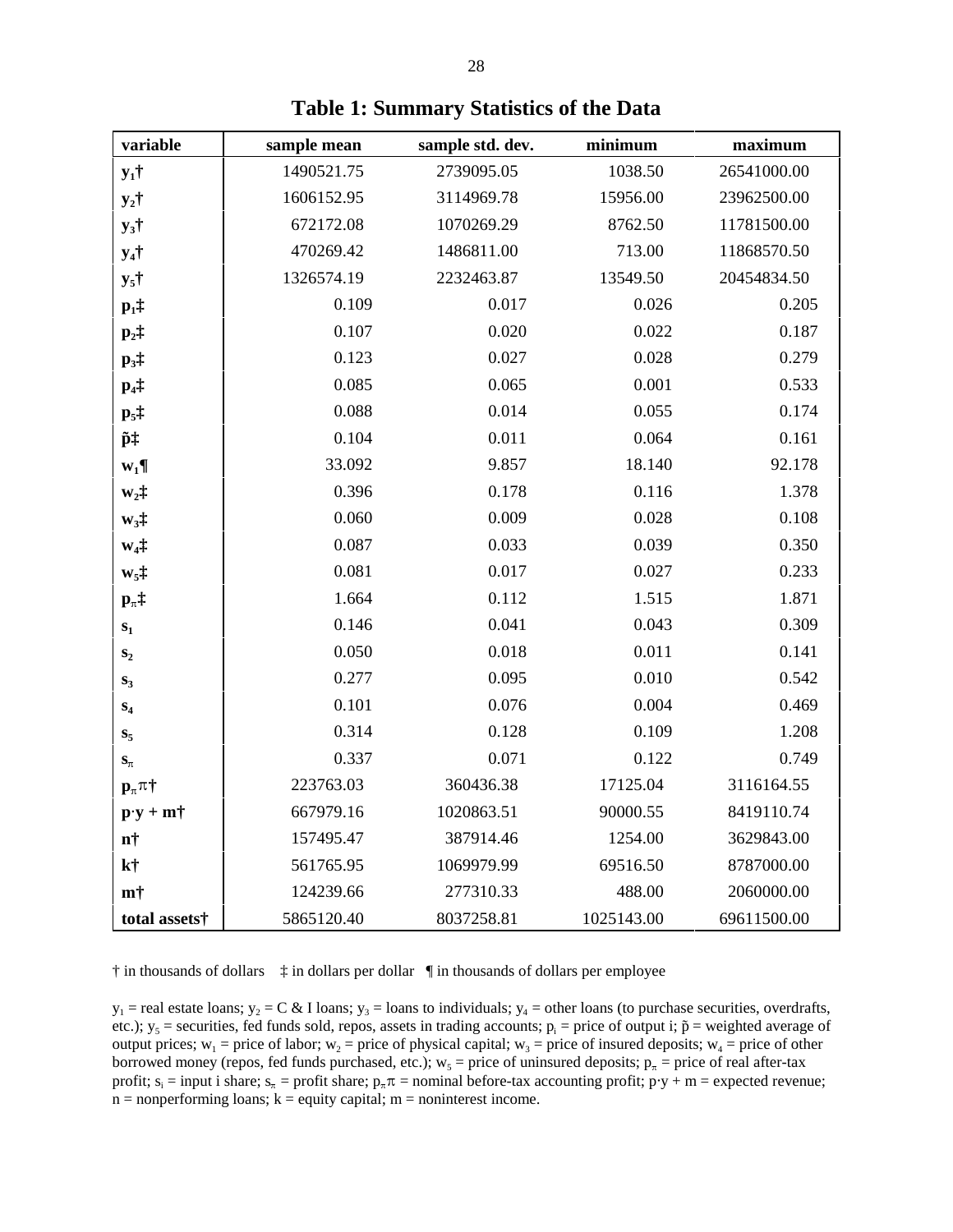| variable                                        | 1st quartile | 2nd quartile | 3rd quartile | 4th quartile |  |
|-------------------------------------------------|--------------|--------------|--------------|--------------|--|
| $y_1$ †                                         | 357760.68    | 657490.28    | 1281000.08   | 3680519.81   |  |
| $y_2$ †                                         | 249271.21    | 467700.81    | 952710.22    | 4780167.50   |  |
| $y_3$ †                                         | 188318.96    | 326874.65    | 639945.94    | 1538866.02   |  |
| $y_4$ †                                         | 32843.49     | 80126.14     | 157397.63    | 1620612.07   |  |
| $y_5$ †                                         | 325200.96    | 552054.45    | 964296.82    | 3480755.74   |  |
| $p_1$ ‡                                         | 0.108        | 0.111        | 0.112        | 0.105        |  |
| $\mathbf{p}_2$ ‡                                | 0.115        | 0.106        | 0.109        | 0.098        |  |
| $\mathbf{p}_3$ ‡                                | 0.124        | 0.119        | 0.125        | 0.125        |  |
| $p_4$ ‡                                         | 0.083        | 0.095        | 0.082        | 0.082        |  |
| $\mathbf{p}_5$ ‡                                | 0.086        | 0.085        | 0.086        | 0.093        |  |
| p‡                                              | 0.105        | 0.103        | 0.105        | 0.101        |  |
| $W_1\P$                                         | 29.372       | 30.886       | 33.052       | 39.090       |  |
| $w_2$ ‡                                         | 0.382        | 0.387        | 0.393        | 0.421        |  |
| $W_3\ddagger$                                   | 0.060        | 0.060        | 0.059        | 0.060        |  |
| $W_4\ddagger$                                   | 0.080        | 0.080        | 0.086        | 0.102        |  |
| $W_5$ ‡                                         | 0.080        | 0.081        | 0.084        | 0.081        |  |
| $\mathbf{p}_{\pi}$ $\ddagger$                   | 1.651        | 1.662        | 1.669        | 1.675        |  |
| $\mathbf{s}_1$                                  | 0.141        | 0.144        | 0.144        | 0.157        |  |
| $\mathbf{S}_2$                                  | 0.047        | 0.050        | 0.048        | 0.053        |  |
| $S_3$                                           | 0.316        | 0.309        | 0.271        | 0.211        |  |
| $S_4$                                           | 0.072        | 0.072        | 0.107        | 0.155        |  |
| $S_5$                                           | 0.289        | 0.293        | 0.297        | 0.376        |  |
| $\mathbf{S}_{\pi}$                              | 0.333        | 0.337        | 0.342        | 0.337        |  |
| $\mathbf{p}_{\pi}$ $\pi$ †                      | 47708.37     | 84558.38     | 169048.99    | 596467.64    |  |
| $\mathbf{p}\cdot\mathbf{y} + \mathbf{m}\dagger$ | 140029.89    | 249238.77    | 489462.14    | 1801597.91   |  |
| n†                                              | 18162.45     | 49266.10     | 84958.04     | 480141.30    |  |
| k <sup>†</sup>                                  | 106021.51    | 187606.21    | 359011.36    | 1602550.27   |  |
| m†                                              | 18240.58     | 33365.32     | 68254.24     | 379166.96    |  |
| total assets†                                   | 1335138.53   | 2393107.19   | 4607230.76   | 15191623.49  |  |

**Table 2: Means of the Variables by Asset-Size Quartiles**

† in thousands of dollar ‡ in dollars per dollar ¶ in thousands of dollars per employee

 $y_1$  = real estate loans;  $y_2$  = C & I loans;  $y_3$  = loans to individuals;  $y_4$  = other loans (to purchase securities, overdrafts, etc.);  $y_5$  = securities, fed funds sold, repos, assets in trading accounts;  $p_i$  = price of output i;  $\tilde{p}$  = weighted average of output prices;  $w_1$  = price of labor;  $w_2$  = price of physical capital;  $w_3$  = price of insured deposits;  $w_4$  = price of other borrowed money (repos, fed funds purchased, etc.);  $w_5$  = price of uninsured deposits;  $p_\pi$  = price of real after-tax profit;  $s_i$  = input i share;  $s_n$  = profit share;  $p_n \pi$  = nominal before-tax accounting profit;  $p \cdot y + m$  = expected revenue;  $n = nonperforming loans; k = financial capital; m = noninterest income.$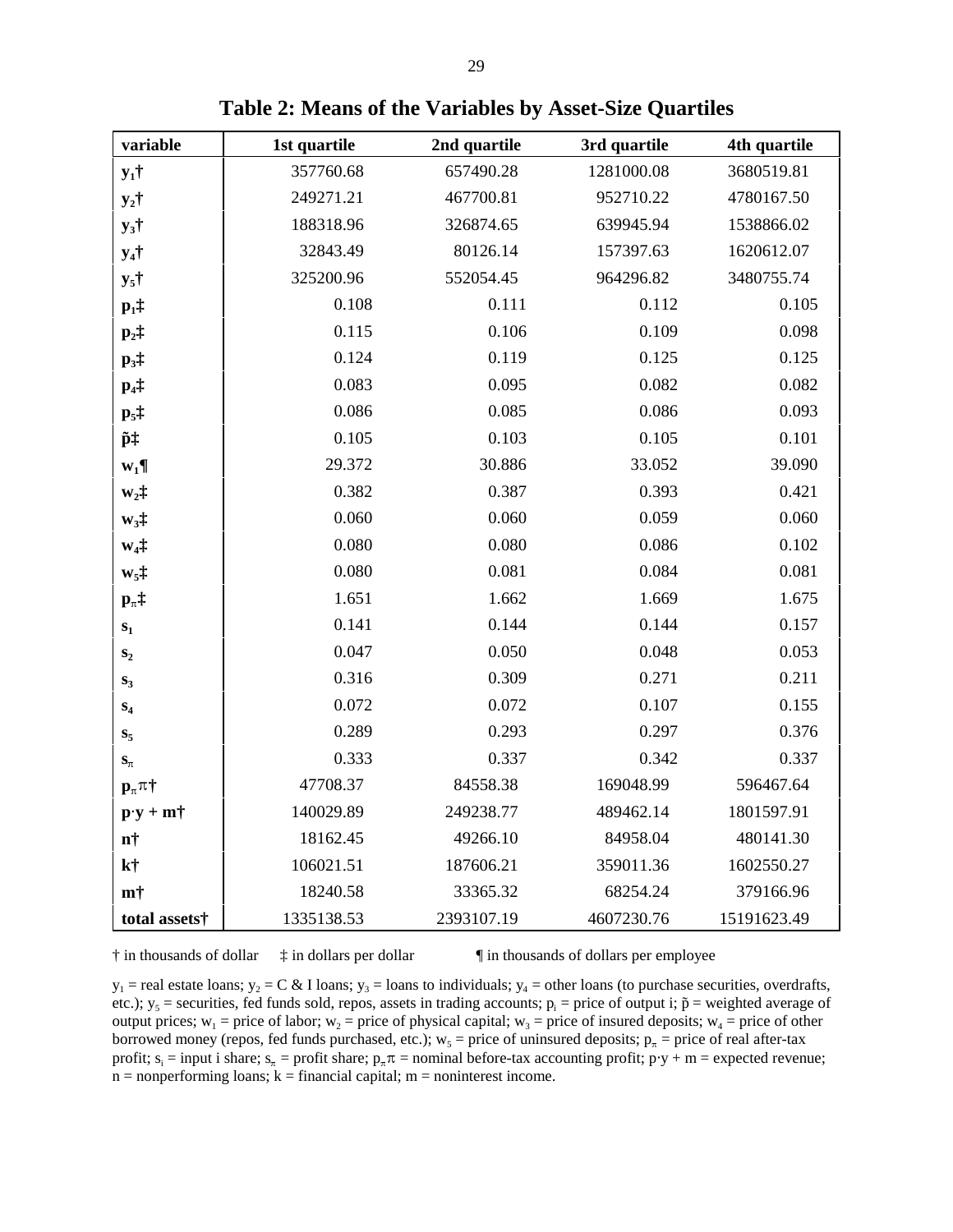| measure                                        | whole sample | 1st quartile | 2nd quartile | 3rd quartile | 4th quartile |
|------------------------------------------------|--------------|--------------|--------------|--------------|--------------|
| <b>SCALE</b>                                   | $1.146***$   | $1.101***$   | $1.128***$   | $1.146***$   | $1.208***$   |
|                                                | (0.02)       | (0.03)       | (0.02)       | (0.02)       | (0.03)       |
|                                                | $0.317***$   | $0.343***$   | $0.343***$   | $0.355***$   | $0.261***$   |
| $\partial ln$ C                                | (0.01)       | (0.01)       | (0.01)       | (0.01)       | (0.01)       |
| $\partial ln y_1$                              |              |              |              |              |              |
| $\partial ln$ C                                | $0.197***$   | $0.192***$   | $0.177***$   | $0.192***$   | $0.227***$   |
| $\partial ln y_2$                              | (0.01)       | (0.01)       | (0.01)       | (0.01)       | (0.01)       |
| $\partial ln C$                                | $0.120***$   | $0.122***$   | $0.122***$   | $0.131***$   | $0.107***$   |
| $\partial ln y_3$                              | (0.01)       | (0.01)       | (0.01)       | (0.01)       | (0.01)       |
|                                                | $0.031***$   | $0.025***$   | $0.029***$   | $0.028***$   | $0.042***$   |
| $\partial ln$ C                                | (0.01)       | (0.01)       | (0.005)      | (0.01)       | (0.01)       |
| $\partial ln y_4$                              |              |              |              |              |              |
| $\partial ln$ C                                | $0.225***$   | $0.252***$   | $0.231***$   | $0.205***$   | $0.213***$   |
| $\partial ln y_5$                              | (0.01)       | (0.01)       | (0.01)       | (0.01)       | (0.01)       |
| $\partial ln$ C                                | $-0.032**$   | $-0.033**$   | $-0.033**$   | $-0.032**$   | $-0.032**$   |
| $\overline{\partial ln \mathbf{k}}$            | (0.01)       | (0.01)       | (0.01)       | (0.01)       | (0.01)       |
|                                                | 0.054        | $0.262*$     | 0.089        | $-0.010$     | $-0.124$     |
| $\partial ln k$<br>$\overline{\partial \ln n}$ | (0.11)       | (0.14)       | (0.11)       | (0.11)       | (0.16)       |
|                                                |              |              |              |              |              |
| $\partial ln$ k                                | $-1.624$     | $-2.681$     | $-1.605$     | $-1.072$     | $-1.148$     |
| $\overline{\partial ln \tilde{p}}$             | (1.44)       | (1.95)       | (1.55)       | (1.30)       | (1.31)       |
|                                                | $-1.612$     | $-6.125*$    | $-0.823$     | 0.102        | 0.363        |
| $\partial \ln x_4$                             | (1.56)       | (3.22)       | (1.87)       | (1.00)       | (0.64)       |
| $\partial ln \tilde{p}$                        |              |              |              |              |              |
| $\partial \ln x_4$                             | $-0.328***$  | $-0.513***$  | $-0.382***$  | $-0.246***$  | $-0.173***$  |
| $\partial ln k$                                | (0.09)       | (0.15)       | (0.11)       | (0.07)       | (0.05)       |
|                                                |              |              |              |              |              |
| $\partial \ln x_4$                             | $-0.111$     | 0.212        | $-0.250**$   | $-0.199***$  | $-0.204***$  |
| $\partial ln n$                                | (0.10)       | (0.24)       | (0.13)       | (0.07)       | (0.07)       |

**Table 3: Scale Economies and Other Elasticities**

Standard errors in parentheses; \*significant at the 0.10 level, \*\*significant at the 0.05 level, \*\*\*significant at the 0.01 level, asymptotic two-tailed t-tests.

Note: SCALE's significance is measured against 1; the other statistics' significance levels are measured against 0. Each entry is an average of individual elasticities of the whole sample or of the quartile subsamples. (See van Wissen and Golob (1992) for the rationale of using the average of the elasticities rather than the elasticity evaluated at the means of the data.)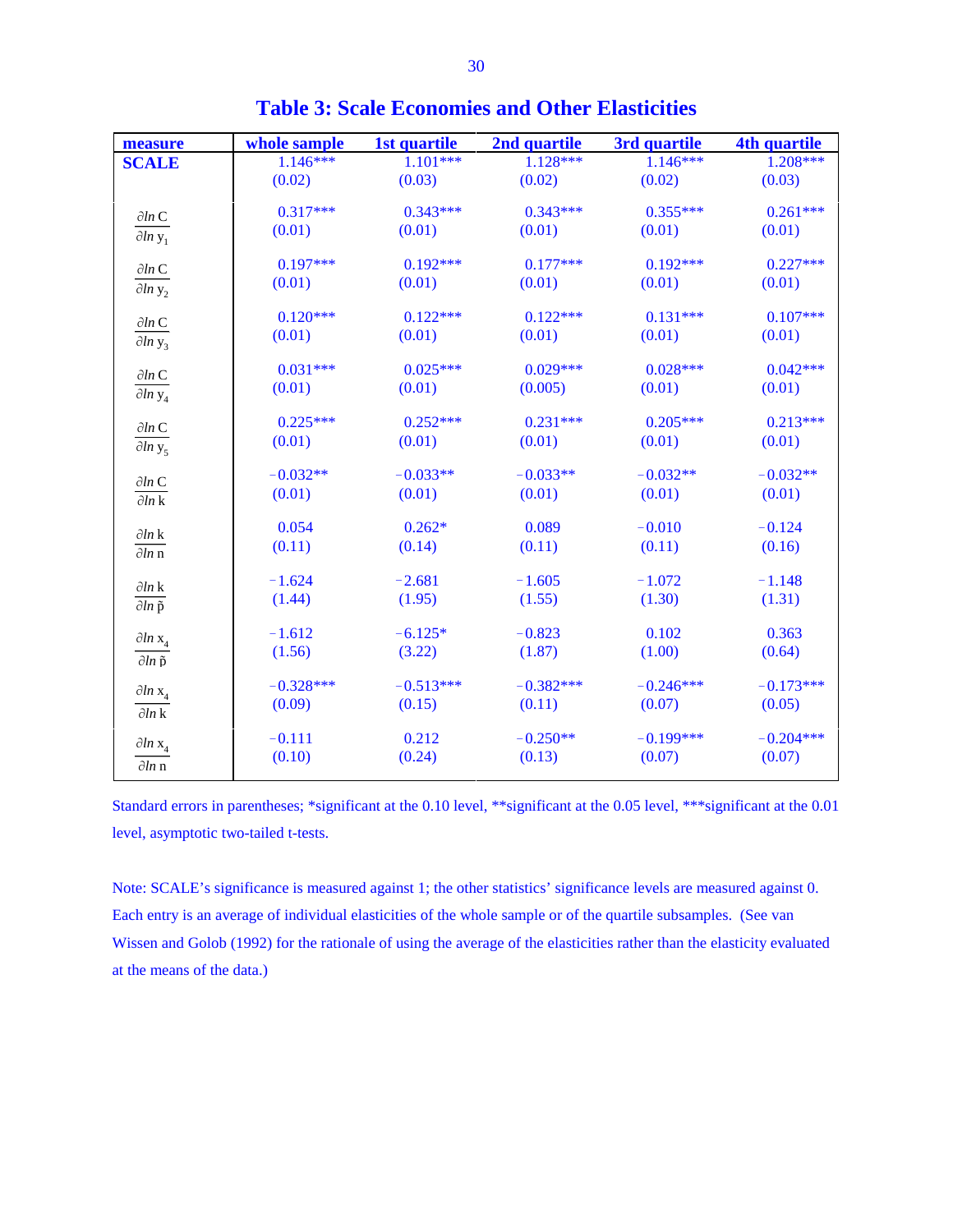|                                                                       | whole sample | 1st quartile | 2nd quartile | 3rd<br>quartile | 4th quartile |
|-----------------------------------------------------------------------|--------------|--------------|--------------|-----------------|--------------|
| <b>Scale economies on</b><br>the utility-maximizing<br>expansion path | 1.146        | 1.101        | 1.128        | 1.146           | 1.208        |
| <b>Scale economies on</b><br>the value-maximizing<br>expansion path   | 1.138        | 1.111        | 1.110        | 1.174           | 1.185        |

#### **Table 4: Scale Economies Along the Value-Maximizing Expansion Path**

Scale economies on the utility-maximizing expansion path are those based on the estimated generalized managerial production model. Each entry is the average scale estimate for all banks in the whole sample or in each asset-size quartile subsample.

Scale economies on the value-maximizing expansion path are also based on the estimated generalized managerial production model for efficient banks in the sample. Each entry is the average scale estimate for the quarter most efficient banks in the whole sample or in each asset-size quartile subsample.